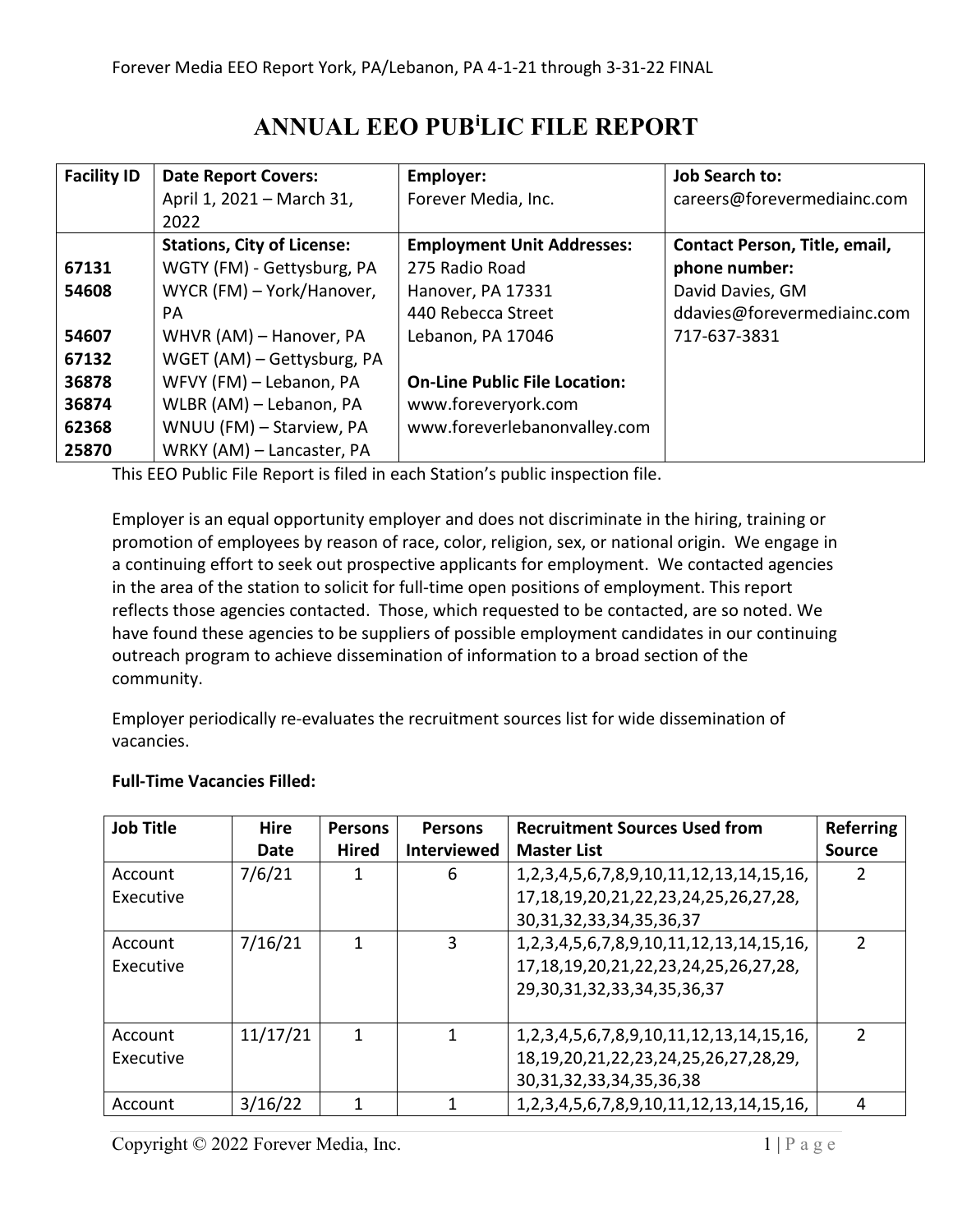| Executive |  |        | 18, 19, 20, 21, 22, 23, 24, 25, 26, 27, 28, 29,<br>30, 31, 32, 33, 34, 35, 36, 37, 38 |  |
|-----------|--|--------|---------------------------------------------------------------------------------------|--|
|           |  |        |                                                                                       |  |
| Totals    |  | $\sim$ |                                                                                       |  |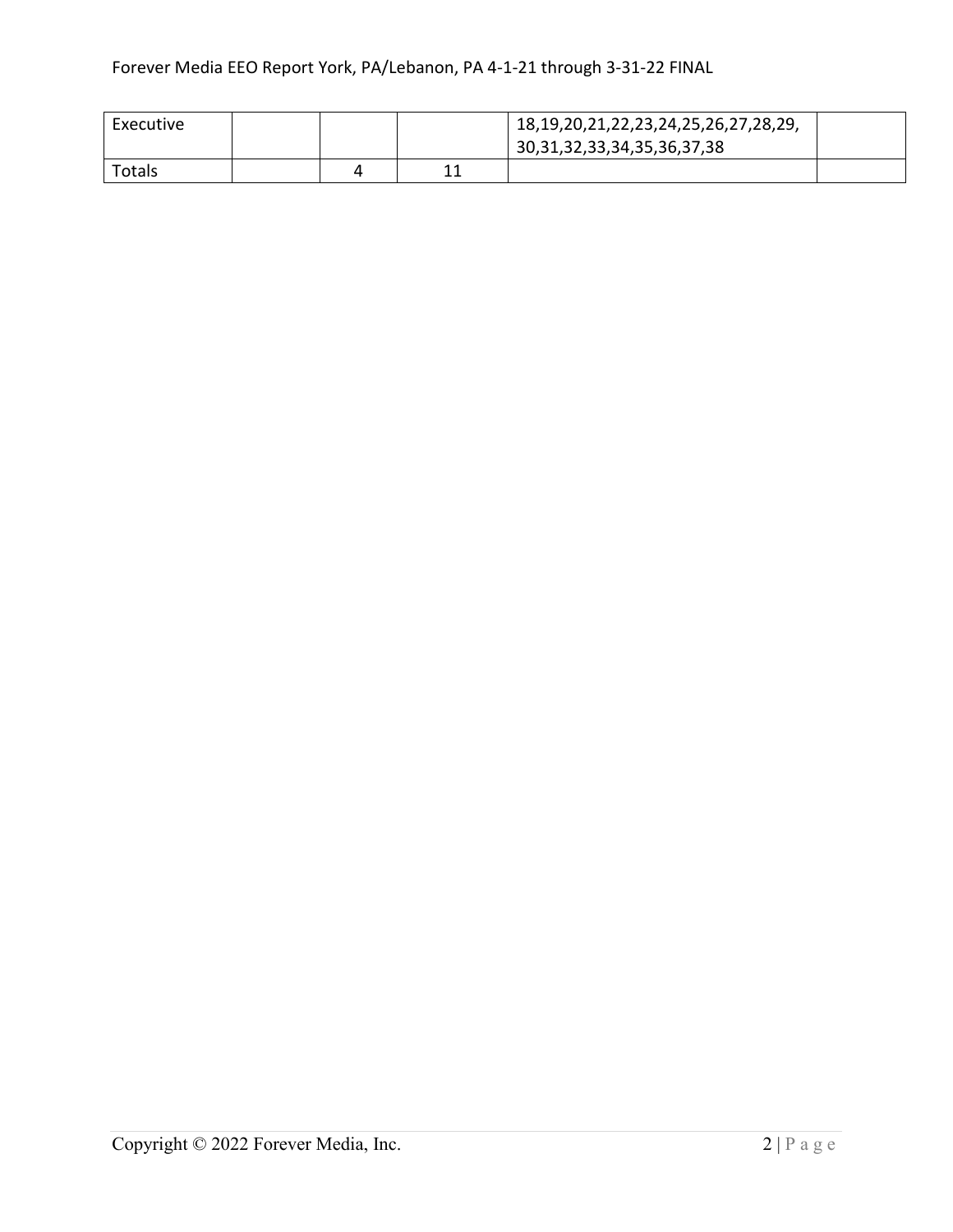| Recruitment             | <b>Recruitment Source</b>                         | <b>Source</b>       | <b>Referrals</b> |
|-------------------------|---------------------------------------------------|---------------------|------------------|
| <b>Source</b>           | Name, Address, Phone, Contact, email, URL         | <b>Requested</b>    | from this        |
| <b>Number</b>           |                                                   | <b>Notification</b> | source           |
|                         |                                                   |                     |                  |
| $\mathbf{1}$            | Forever Media - Website                           | No                  | $\mathbf 0$      |
|                         | <b>Tammy Signor</b>                               |                     |                  |
|                         | 275 Radio Road                                    |                     |                  |
|                         | Hanover, PA 17331                                 |                     |                  |
|                         | 717-637-3831                                      |                     |                  |
|                         | tsignor@forevermediainc.com                       |                     |                  |
|                         | www.foreveryork.com; www.foreverlebanonvalley.com |                     |                  |
| $\overline{2}$          | Forever Media - On-Air Recruitment                | No                  | 3                |
|                         | WGTY/WYCR/WHVR/WGET/WFVY/WLBR/WNUU/WRKY           |                     |                  |
|                         | <b>Tammy Signor</b>                               |                     |                  |
|                         | 275 Radio Road                                    |                     |                  |
|                         | Hanover, PA 17331                                 |                     |                  |
|                         | 717-637-3831                                      |                     |                  |
|                         | tsignor@forevermediainc.com                       |                     |                  |
| $\overline{\mathbf{3}}$ | Forever Media - Walk-Ins, Client Referrals, Other | No                  | 6                |
|                         | <b>Tammy Signor</b>                               |                     |                  |
|                         | 275 Radio Road                                    |                     |                  |
|                         | Hanover, PA 17331                                 |                     |                  |
|                         | 717-637-3831                                      |                     |                  |
|                         | tsignor@forevermediainc.com                       |                     |                  |
| 4                       | Forever Media - Referral from Current Employee    | No                  | $\overline{2}$   |
|                         | <b>Tammy Signor</b>                               |                     |                  |
|                         | 275 Radio Road                                    |                     |                  |
|                         | Hanover, PA 17331                                 |                     |                  |
|                         | 717-637-3831                                      |                     |                  |
|                         | tsignor@forevermediainc.com                       |                     |                  |
| 5                       | Forever Media - Internal Posting - Altoona        | No                  | $\mathbf 0$      |
|                         | <b>Jody Downing</b>                               |                     |                  |
|                         | One Forever Drive                                 |                     |                  |
|                         | Hollidaysburg, PA 16648                           |                     |                  |
|                         | 814-941-9800                                      |                     |                  |
|                         | jdowning@forevermediainc.com                      |                     |                  |
| 6                       | Forever Media - Internal Posting - Brownsville    | No                  | $\mathbf 0$      |
|                         | Joyce Nicholson                                   |                     |                  |
|                         | 123 Blaine Road                                   |                     |                  |
|                         | Brownsville, PA 15417                             |                     |                  |
|                         | 724-938-2000                                      |                     |                  |
|                         | jnicholson@forevermediainc.com                    |                     |                  |
| $\overline{7}$          | Forever Media - Internal Posting - Cumberland     | No                  | 0                |
|                         | Jeanie McLaughlin                                 |                     |                  |
|                         | 350 Byrd Avenue                                   |                     |                  |

## **Full-Time Recruitment Sources Master List:**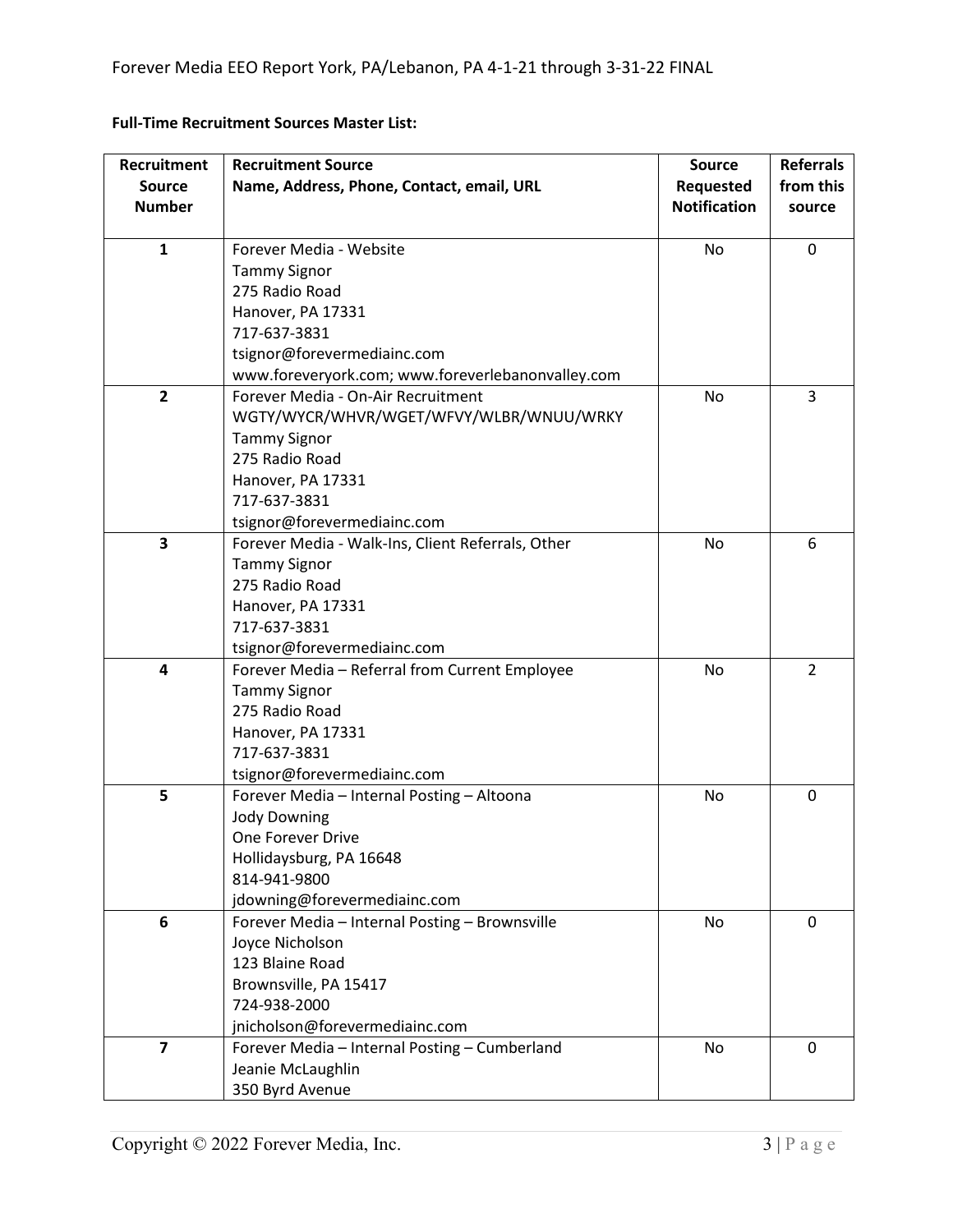|    | Cumberland, MD 21502                                  |    |             |
|----|-------------------------------------------------------|----|-------------|
|    | 301-722-6666                                          |    |             |
|    | jmclaughlin@forevermediainc.com                       |    |             |
| 8  | Forever Media - Internal Posting - Havre de Grace     | No | 0           |
|    | Nick Brino                                            |    |             |
|    | 707 Revolution Street                                 |    |             |
|    | Havre de Grace, MD 21078                              |    |             |
|    | 866-664-1037                                          |    |             |
|    | nbrino@forevermediainc.com                            |    |             |
| 9  | Forever Media - Internal Posting - Johnstown          | No | 0           |
|    | Shelly Lovenduski                                     |    |             |
|    | 109 Plaza Drive                                       |    |             |
|    | Johnstown, PA 15905                                   |    |             |
|    | 814-255-4186                                          |    |             |
|    | slovenduski@forevermediainc.com                       |    |             |
| 10 | Forever Media - Internal Posting - Lebanon            | No | 0           |
|    | John Tuscano                                          |    |             |
|    | 440 Rebecca Street                                    |    |             |
|    | Lebanon, PA 17046                                     |    |             |
|    | 717-272-7651                                          |    |             |
|    | jtuscano@forevermediainc.com                          |    |             |
| 11 | Forever Media - Internal Posting - Meadville/Franklin | No | $\mathbf 0$ |
|    | <b>Jill Hamilton</b>                                  |    |             |
|    | 900 Water St.                                         |    |             |
|    | Meadville, PA 16335                                   |    |             |
|    | 814-724-1111                                          |    |             |
|    | jhamilton@forevermediainc.com                         |    |             |
| 12 | Forever Media - Internal Posting - Midshore           | No | 0           |
|    | Lynn Moore, Patti Tibbitt                             |    |             |
|    | 306 Port Street                                       |    |             |
|    | Easton, MD 21601                                      |    |             |
|    | 410-822-3301                                          |    |             |
|    | Imoore@forevermediainc.com                            |    |             |
|    | ptibbitt@forevermediainc.com                          |    |             |
| 13 | Forever Media - Internal Posting - Milford            | No | 0           |
|    | Sandra Gay, Nanci Black                               |    |             |
|    | 1666 Blairs Pond Road                                 |    |             |
|    | Milford, DE 19963                                     |    |             |
|    | 302-422-7575                                          |    |             |
|    | sgay@forevermediainc.com                              |    |             |
|    | nblack@forevermediainc.com                            |    |             |
| 14 | Forever Media - Internal Posting - Pittsburgh         | No | 0           |
|    | <b>Dottie McCartney</b>                               |    |             |
|    | 2 Robinson Plaza, Suite 410                           |    |             |
|    | Pittsburgh, PA 15205                                  |    |             |
|    | 412-275-3393                                          |    |             |
|    | dmccartney@forevermediainc.com                        |    |             |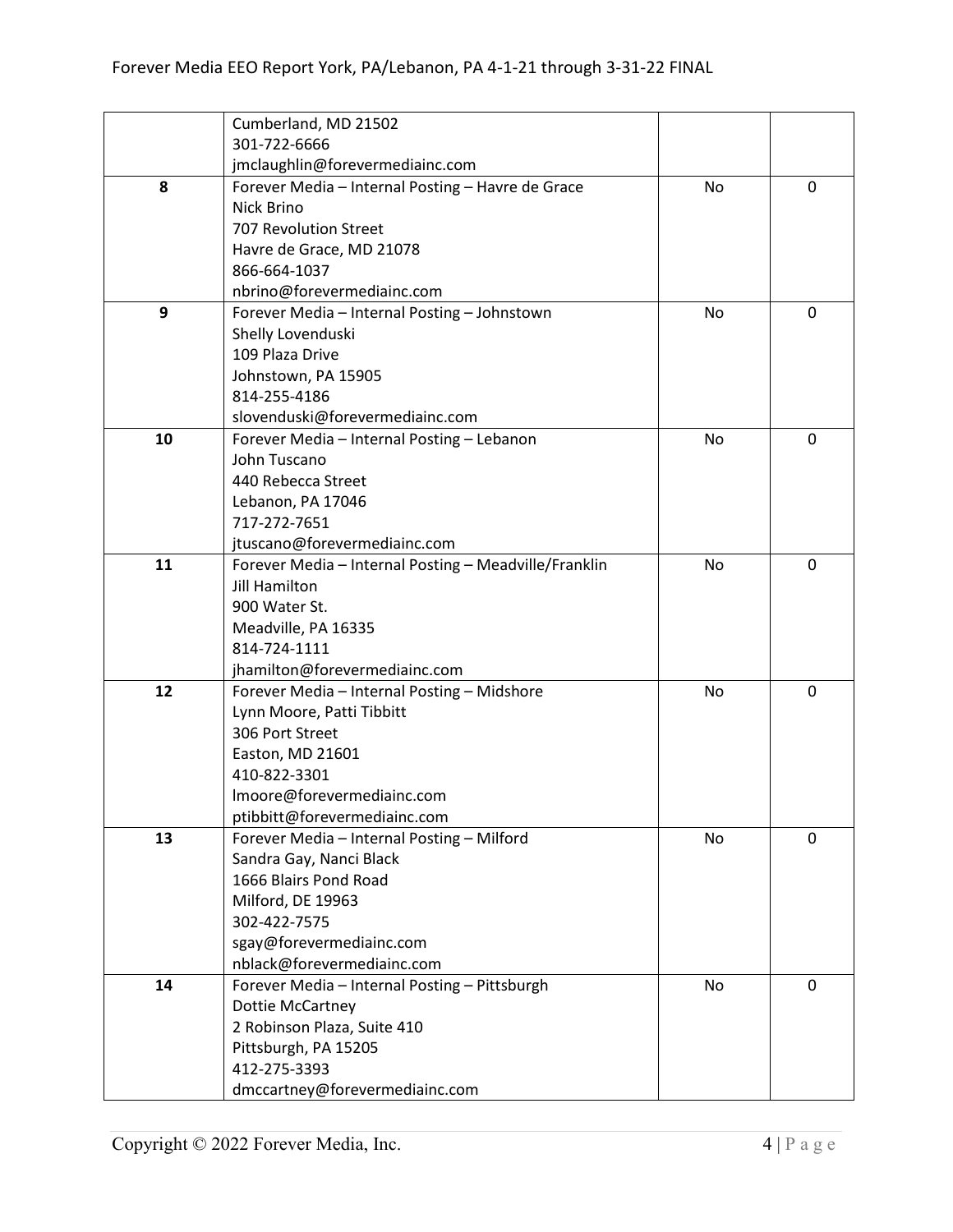| 15 | Forever Media - Internal Posting - Sharon        | No        | $\mathbf 0$ |
|----|--------------------------------------------------|-----------|-------------|
|    | <b>Jill Hamilton</b>                             |           |             |
|    | 87 Stambaugh Ave, Suite 3                        |           |             |
|    | Sharon, PA 16146                                 |           |             |
|    | 724-308-7208                                     |           |             |
|    | jhamilton@forevermediainc.com                    |           |             |
| 16 |                                                  | <b>No</b> | $\mathbf 0$ |
|    | Forever Media - Internal Posting - State College |           |             |
|    | Laura Specht                                     |           |             |
|    | 2551 Park Ctr Blvd                               |           |             |
|    | State College, PA 16801                          |           |             |
|    | 814-237-9800                                     |           |             |
|    | businesssc@forevermediainc.com                   |           |             |
| 17 | Forever Media - Internal Posting - Wheeling      | No        | $\mathbf 0$ |
|    | <b>Judy Vavrek</b>                               |           |             |
|    | 56325 High Ridge Road                            |           |             |
|    | Bellaire, OH 43906                               |           |             |
|    | 740-676-5661                                     |           |             |
|    | jvavrek@forevermediainc.com                      |           |             |
|    | * Sold 10/31/21                                  |           |             |
| 18 | Forever Media - Internal Posting - Wilmington    | No        | 0           |
|    | Bobbi Jo Clifford                                |           |             |
|    | 2727 Shipley Road                                |           |             |
|    | Wilmington, DE 19810                             |           |             |
|    | 302-478-2700, 302-660-3446                       |           |             |
|    | bclifford@forevermediainc.com                    |           |             |
| 19 | All Access Music Group                           | No        | $\mathbf 0$ |
|    | Joel Denver                                      |           |             |
|    | 24955 Pacific Coast Highway, C303                |           |             |
|    | Malibu, CA 90265                                 |           |             |
|    | 310-457-6616                                     |           |             |
| 20 | American Broadcasting School                     | Yes       | $\mathbf 0$ |
|    | Michelle McConnell                               |           |             |
|    | 4511 SE 29th Street                              |           |             |
|    | Oklahoma City, OK 73115                          |           |             |
|    | 405-672-6511                                     |           |             |
|    | michelle@radioschool.com                         |           |             |
| 21 | Dickinson College                                | No        | 0           |
|    | <b>Heather Champion</b>                          |           |             |
|    | <b>Tammy Heberlig</b>                            |           |             |
|    | 28 N. College St                                 |           |             |
|    | P.O. Box 1773                                    |           |             |
|    | Carlisle, PA 17013                               |           |             |
|    | 717-245-1706, 717-245-1069                       |           |             |
|    | champioh@dickinson.edu                           |           |             |
|    | heberlit@dickinson.edu                           |           |             |
|    |                                                  |           |             |
| 22 | First Saint John's Lutheran Church               | Yes       | 0           |
|    | Rev. James Driskell                              |           |             |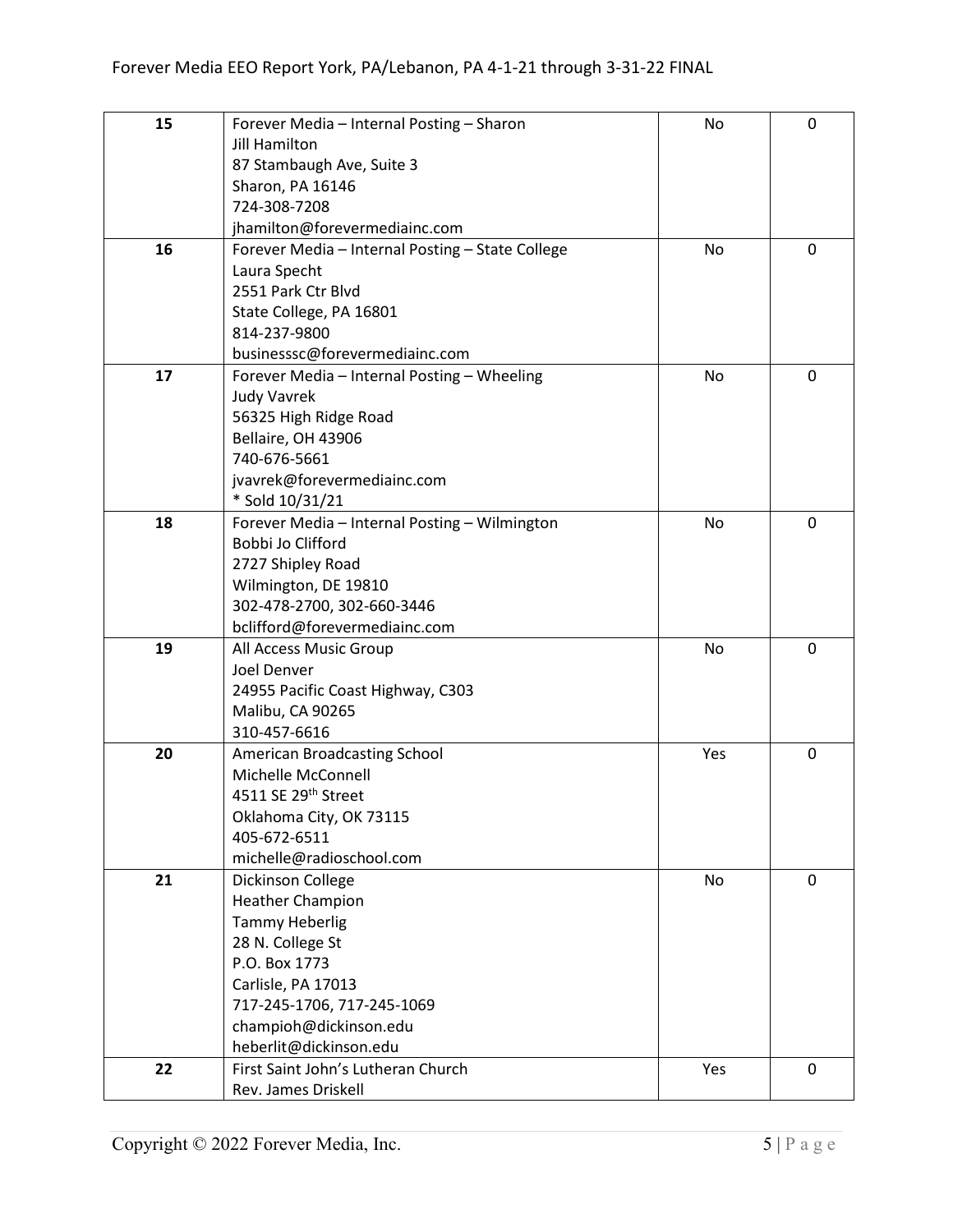|    | 140 West King Street                           |     |             |
|----|------------------------------------------------|-----|-------------|
|    | York, PA 17403                                 |     |             |
|    | 717-386-3698                                   |     |             |
|    | bm2driskell@aol.com                            |     |             |
| 23 | Harrisburg Area Community College              | Yes | $\mathbf 0$ |
|    | <b>Howard Alexander</b>                        |     |             |
|    | 731 Old Harrisburg Rd                          |     |             |
|    | Gettysburg, PA 17325                           |     |             |
|    | 717-339-3576                                   |     |             |
|    | halexand@hacc.edu                              |     |             |
| 24 | Indeed                                         | No  | $\mathbf 0$ |
|    | 6433 Champion Grandview Way, Building 1        |     |             |
|    | Austin, TX 78750                               |     |             |
|    | www.indeed.com                                 |     |             |
|    | 800-475-7361, 800-430-6935                     |     |             |
| 25 | Lebanon Valley College                         | No  | 0           |
|    | Sarah Bartz                                    |     |             |
|    | 101 North College Ave                          |     |             |
|    | Annville, PA 17003                             |     |             |
|    | 717-867-6381, 717-867-6560                     |     |             |
|    | bartz@lvc.edu                                  |     |             |
| 26 | <b>Messiah College</b>                         | Yes | 0           |
|    | Abby Book                                      |     |             |
|    | One College Avenue                             |     |             |
|    | Mechanicsburg, PA 17055                        |     |             |
|    | 717-691-6016                                   |     |             |
|    | abook@messiah.edu                              |     |             |
| 27 | Mount St. Mary's University                    | No  | 0           |
|    | <b>Matthew Pouss</b>                           |     |             |
|    | 16300 Old Emmitsburg Road                      |     |             |
|    | Emmitsburg, MD 21727                           |     |             |
|    | 301-447-5630, 301-447-5202                     |     |             |
|    | career-center@msmary.edu,                      |     |             |
|    | pouss@msmary.edu                               |     |             |
| 28 | Office of Vocational Rehabilitation            | Yes | 0           |
|    | <b>Brenda Bowersox</b>                         |     |             |
|    | 2550 Kingston Road                             |     |             |
|    | Suite 101                                      |     |             |
|    | York, PA 17402                                 |     |             |
|    | 717-771-4407                                   |     |             |
|    | brbowersox@pa.gov                              |     |             |
| 29 | PAB - Pennsylvania Association of Broadcasters | No  | 0           |
|    | Gail Ponti                                     |     |             |
|    | 208 North 3rd Street                           |     |             |
|    | Suite 105                                      |     |             |
|    | Harrisburg, PA 17101                           |     |             |
|    | 717-482-4820                                   |     |             |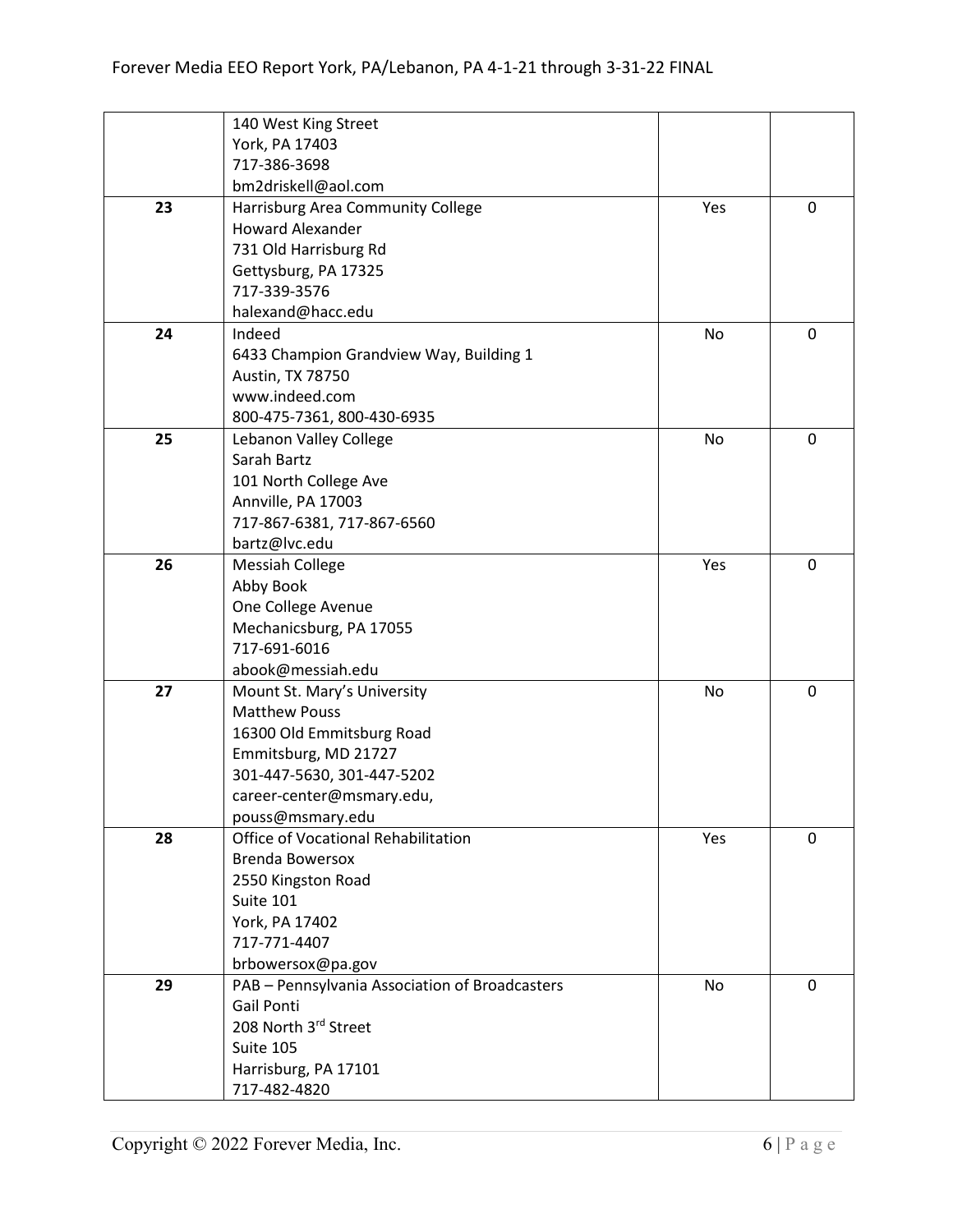|    | gponti@pab.org                                         |           |             |
|----|--------------------------------------------------------|-----------|-------------|
| 30 | Pennsylvania State University - Mont Alto              | Yes       | 0           |
|    | Patty Gochenauer                                       |           |             |
|    | 1 Campus Drive                                         |           |             |
|    | Mont Alto, PA 17237                                    |           |             |
|    | 717-749-6104                                           |           |             |
|    | pmgoch@psu.edu                                         |           |             |
| 31 | Pennsylvania State University - York                   | No        | 0           |
|    | Leigh Ann Fry                                          |           |             |
|    | 1031 Edgecomb Ave                                      |           |             |
|    | York, PA 17403                                         |           |             |
|    | 717-771-4053                                           |           |             |
|    | Inm5048@psu.edu                                        |           |             |
| 32 | <b>Shippensburg University</b>                         | Yes       | 0           |
|    | Victoria Kerr Buchbauer                                |           |             |
|    | 1871 Old Main Drive                                    |           |             |
|    | Shippensburg, PA 17257                                 |           |             |
|    | 717-477-1484                                           |           |             |
|    | career@ship.edu                                        |           |             |
| 33 | United Way of York County                              | Yes       | $\mathbf 0$ |
|    | Anne Druck                                             |           |             |
|    | 880 East King Street                                   |           |             |
|    | York, PA 17403                                         |           |             |
|    | 717-771-3806, 717-771-3800                             |           |             |
|    | drucka@unitedway-york.org                              |           |             |
| 34 | York College of Pennsylvania                           | No        | 0           |
|    | Jennaca Brooks                                         |           |             |
|    | 441 Country Club Rd                                    |           |             |
|    | York, PA 17403                                         |           |             |
|    | 717-815-1908                                           |           |             |
|    | careerdevelopment@ycp.edu                              |           |             |
| 35 | <b>York County Economic Alliance</b>                   | No        | $\mathbf 0$ |
|    | <b>Sully Pinos</b>                                     |           |             |
|    | 144 Roosevelt Avenue                                   |           |             |
|    | York, PA 17401                                         |           |             |
|    | 717-848-4000                                           |           |             |
| 36 | spinos@ycea-pa.org<br>Adams County Technical Institute | Yes       | 0           |
|    | Janet Rapuano                                          |           |             |
|    | 1126 Old Harrisburg Road                               |           |             |
|    | Gettysburg, PA 17325                                   |           |             |
|    | 717-334-6254                                           |           |             |
|    | jrapuano@acti-pa.org                                   |           |             |
|    | * Added on 4/1/21.                                     |           |             |
| 37 | Maryland DC Delaware Broadcasters Association          | <b>No</b> | $\mathbf 0$ |
|    | 804 E. Edenton Street                                  |           |             |
|    | Raleigh, NC 27601                                      |           |             |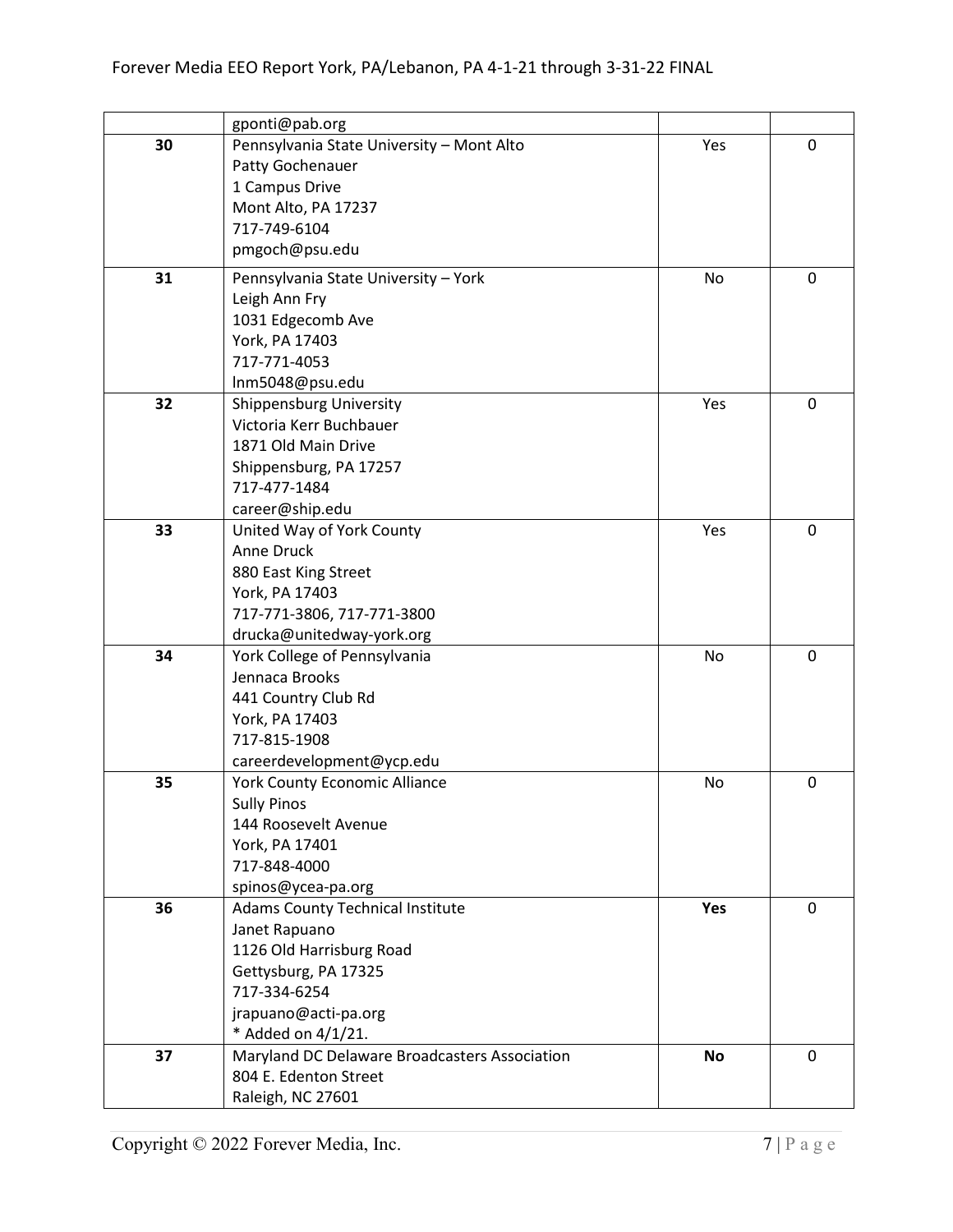|    | 410-653-4122<br>info@mdcd.com<br>* Added on 6/22/21.                     |           |    |
|----|--------------------------------------------------------------------------|-----------|----|
| 38 | Linked In<br>1000 W Maude<br>Sunnyvale, CA 94085<br>* Added on 11/11/21. | <b>No</b> |    |
|    |                                                                          | Total     | 11 |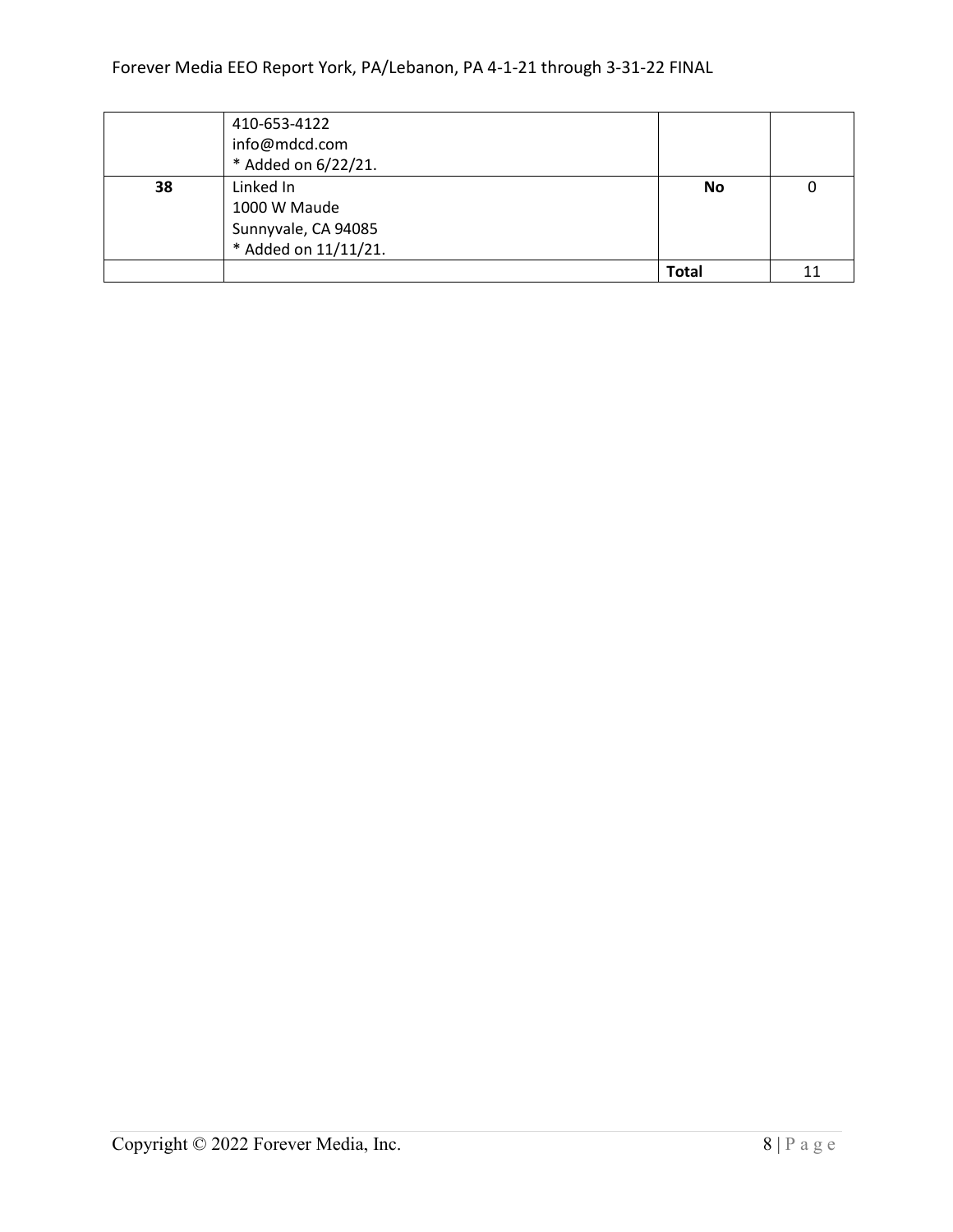## **Outreach Activities List:**

| Outreach                 | <b>Date</b>  | Recruitment                                                         | <b>Description</b>                                                                                                                                                                                                                                                                                                                                                                                                                                                                    | <b>Participants</b>                                                                              |
|--------------------------|--------------|---------------------------------------------------------------------|---------------------------------------------------------------------------------------------------------------------------------------------------------------------------------------------------------------------------------------------------------------------------------------------------------------------------------------------------------------------------------------------------------------------------------------------------------------------------------------|--------------------------------------------------------------------------------------------------|
| <b>Number</b>            |              | Initiative                                                          |                                                                                                                                                                                                                                                                                                                                                                                                                                                                                       |                                                                                                  |
| 1                        | 04/21/21     | #1 - Conventions, Job<br>Fairs, Career Days,<br><b>Career Fairs</b> | Wilmington University - Participation in<br>the 2021 Virtual Spring Career Fair -<br>Colleges of Business, Technology, Art &<br>Sciences. This event was designed to bring<br>students together with employers and<br>alumni from hundreds of businesses,<br>industry and public service to discuss<br>student career options, internships and full-<br>time employment opportunities.                                                                                                | Diane Fetty, CHRD represented<br>all of the Forever Media stations                               |
| $\overline{2}$           | 4/29/21      | #1 Conventions, Job<br>Fairs, Career Days,<br><b>Career Fairs</b>   | <b>OhioMeansJobs Area 16 Virtual Job Fair-</b><br>Job fair was open to all employers<br>regardless of industry to connect job<br>seekers with employers in the region.                                                                                                                                                                                                                                                                                                                | Diane Fetty, CHRD represented<br>Bellaire, OH, Robinson Twp., PA<br>and Brownsville, PA stations |
| 3                        | 7/20/21      | #1 - Conventions, Job<br>Fairs, Career Days,<br><b>Career Fairs</b> | Rotary Club of Lebanon. Discussed open<br>jobs and the direction of the radio station<br>with the new ownership.                                                                                                                                                                                                                                                                                                                                                                      | Tim Ritchie, General Sales<br>Manager - Forever Lebanon<br>Valley                                |
| 4                        | 8/12/21      | #1 Conventions, Job<br>Fairs, Career Days,<br><b>Career Fairs</b>   | Pennsylvania CareerLink Day-The event<br>featured open interviews and information<br>on employment and career opportunities.<br>Information on all current employment<br>opportunities with Forever Media Inc. was<br>offered to attendees. In addition, the<br>information was left with Pennsylvania<br>CareerLink of Greene County to be used<br>with future candidates looking for<br>employment.                                                                                 | Jennifer Martin represented all of<br>the Forever Media stations.                                |
| 5                        | 8/17-8/18/21 | #1 - Conventions, Job<br>Fairs, Career Days,<br><b>Career Fairs</b> | APG Chesapeake Virtual Job Fair - open to<br>all employers to connect with job seekers.                                                                                                                                                                                                                                                                                                                                                                                               | Diane Fetty, CHRD represented<br>all of the Forever Media stations.                              |
| 6                        | 9/29/21      | #1 - Conventions, Job<br>Fairs, Career Days,<br><b>Career Fairs</b> | Fall 2021 Virtual Career & Graduate School<br><b>Fair with MD-PA College Career Center</b><br>Alliance. Partnered with Handshake to<br>network and share opportunities with<br>students from nine other liberal arts<br>institutions including: Mount St. Mary's<br>University, Dickinson College, Gettysburg<br>College, Goucher College, Hood College,<br>McDaniel College, Muhlenberg College,<br>Notre Dame of Maryland University, St.<br>John's College and Washington College. | Diane Fetty, CHRD represented<br>all of the Forever Media stations.                              |
| $\overline{\phantom{a}}$ | 9/30/21      | #1 Conventions, Job<br>Fairs, Career Days,<br><b>Career Fairs</b>   | Point Park University-connected with<br>students of Roland School of Business to<br>discuss career opportunities, internships<br>and full-time employment.                                                                                                                                                                                                                                                                                                                            | Diane Fetty, CHRD represented<br>all of the Forever Media stations                               |
| 8                        | 9/30/21      | #1 Conventions, Job<br>Fairs, Career Days,<br><b>Career Fairs</b>   | Thomas Jefferson University-Jefferson Falls<br>East-connected with students to discuss<br>career opportunities, internships and full-<br>time employment.                                                                                                                                                                                                                                                                                                                             | Diane Fetty, CHRD represented<br>all of the Forever Media stations                               |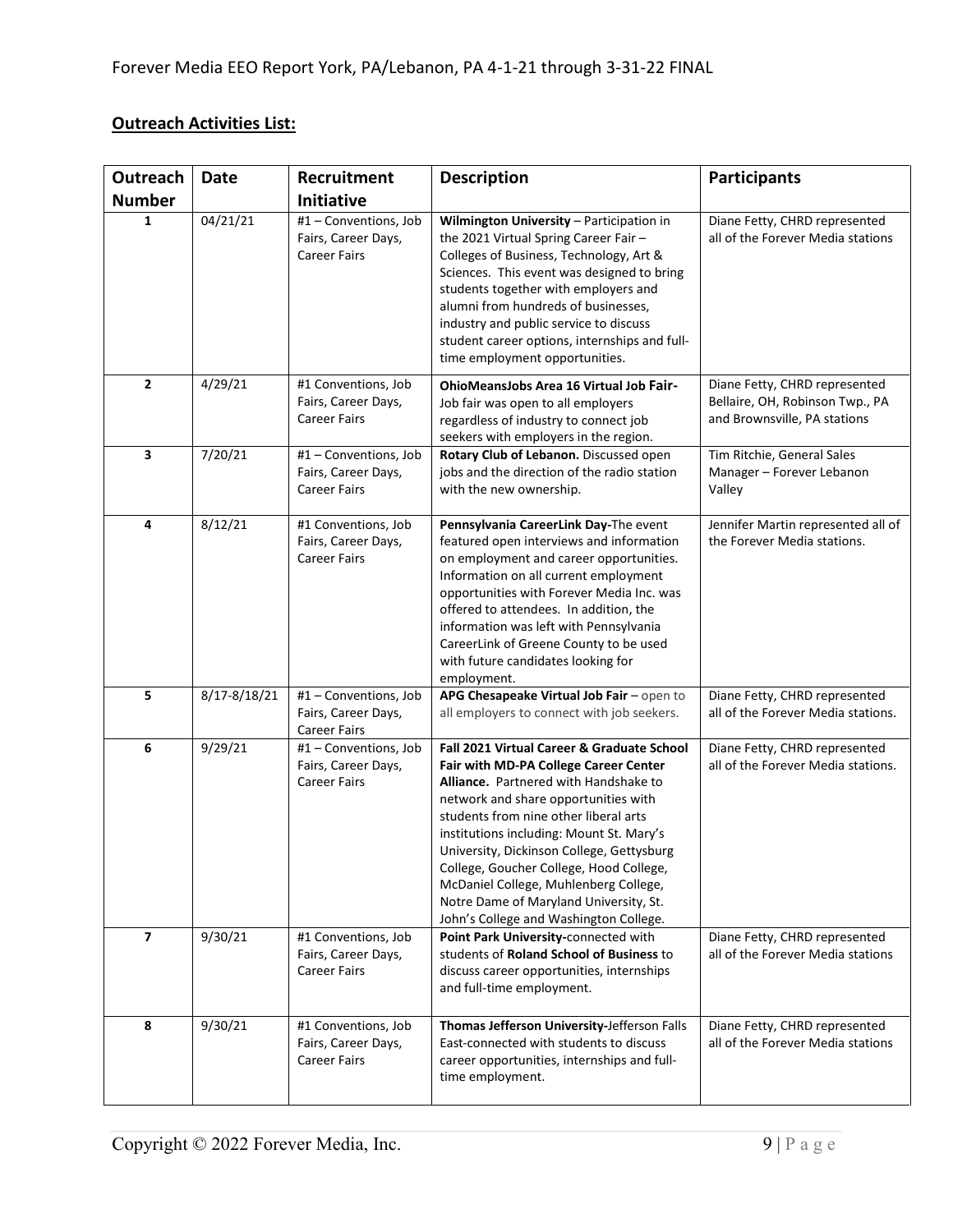| $\boldsymbol{9}$ | 10/20/21  | #1 - Conventions, Job<br>Fairs, Career Days,<br><b>Career Fairs</b> | <b>Lebanon County Career and Technology</b><br>Center. Committee meeting to advise the<br>school on matters such as trends in the<br>industry, what equipment they should train<br>the students on, and the general curriculum<br>they should concentrate on to align with<br>industry standards.                                                                                                            | Jim Kiscadden, Program Director,<br>WLBR. He serves as the Chairman<br>of the Occupational Advisory<br>Committee for the school's<br>Media Communications and<br>Technology course. |
|------------------|-----------|---------------------------------------------------------------------|--------------------------------------------------------------------------------------------------------------------------------------------------------------------------------------------------------------------------------------------------------------------------------------------------------------------------------------------------------------------------------------------------------------|-------------------------------------------------------------------------------------------------------------------------------------------------------------------------------------|
| 10               | 10/20/21  | #1 Conventions, Job<br>Fairs, Career Days,<br><b>Career Fairs</b>   | <b>Frostburg State University Virtual Career</b><br>and Internship Fair- opportunity to discuss<br>career opportunities, internships and full-<br>time employment.                                                                                                                                                                                                                                           | Diane Fetty, CHRD represented<br>all of the Forever Media stations                                                                                                                  |
| 11               | 10/20/21  | #1 Conventions, Job<br>Fairs, Career Days,<br><b>Career Fairs</b>   | Seton Hill University- opportunity to<br>discuss career opportunities, internships<br>and full-time employment.                                                                                                                                                                                                                                                                                              | David Pavlic represented all of<br>the Forever Media stations.                                                                                                                      |
| 12               | 10/26/21  | #1 - Conventions, Job<br>Fairs, Career Days,<br><b>Career Fairs</b> | 2021 Lebanon County College and Career<br>Fair. Participation in the fair to meet with<br>students and discuss opportunities in the<br>broadcast field.                                                                                                                                                                                                                                                      | Tim Ritchie, General Sales<br>Manager, WFVY and WLBR,<br>represented Forever Lebanon<br>Valley.                                                                                     |
| 13               | 10/27/21  | #1 Conventions, Job<br>Fairs, Career Days,<br><b>Career Fairs</b>   | DOL JF at Chase Center- opportunity to<br>discuss career opportunities and full-time<br>employment with the attendees.                                                                                                                                                                                                                                                                                       | Don Dalesio and Steve Viehmeyer<br>represented all of the Forever<br>Media stations.                                                                                                |
| 14               | 11/11/21  | #1 Conventions, Job<br>Fairs, Career Days,<br><b>Career Fairs</b>   | Point Park University- opportunity to<br>discuss career opportunities, internships<br>and full-time employment.                                                                                                                                                                                                                                                                                              | David Pavlic represented all of<br>the Forever Media stations.                                                                                                                      |
| 15               | 2/10/22   | #1 Conventions, Job<br>Fairs, Career Days,<br><b>Career Fairs</b>   | Lebanon Valley College - opportunity to<br>discuss career opportunities and full-time<br>employment.                                                                                                                                                                                                                                                                                                         | Tim Ritchie, General Sales<br>Manager, WFVY and WLBR,<br>represented Forever Lebanon<br>Valley.                                                                                     |
| 16               | 2/16/22   | #1 Conventions, Job<br>Fairs, Career Days,<br><b>Career Fairs</b>   | Spring 2022 NE Ohio Regional Career<br>Exploration Fair (school attendees: The<br>University of Akron Baldwin Wallace, Walsh<br>University, Youngstown State University,<br>Mount Union, Cleveland State University,<br>Ursuline, Hiram College, Lake Erie College,<br>Cuyahoga Community College, Stark State).<br>Opportunity to discuss career<br>opportunities, internships and full-time<br>employment. | Diane Fetty, CHRD represented<br>all of the Forever Media stations                                                                                                                  |
| 17               | 2/25/22   | #1 Conventions, Job<br>Fairs, Career Days,<br><b>Career Fairs</b>   | Juniata Career Day- Participation in the<br>virtual 2 Juniata College Career Day virtual<br>event. This event was designed to bring<br>students together with employers and<br>alumni from 120+ business, industry and<br>public service to discuss student career<br>options, internships and full-time<br>employment opportunities.                                                                        | Bethany Hildebrand, GSM.<br>represented all of the Forever<br>Media stations                                                                                                        |
| 18               | 2/28/2022 | #1 Conventions, Job<br>Fairs, Career Days,<br><b>Career Fairs</b>   | JOB EXPO/THE PENNSYLVANIA STATE<br>UNIVERSITY- THE COLLEGE OF<br><b>COMMUNICATIONS</b><br>Virtual participation in the 2022 PSU<br>College of communications Virtual<br>JobExpo. The Pennsylvania State<br>University's College of Communications is<br>the largest ACEEJMC accredited                                                                                                                       | Diane Fetty, CHRD represented<br>all of the Forever Media stations                                                                                                                  |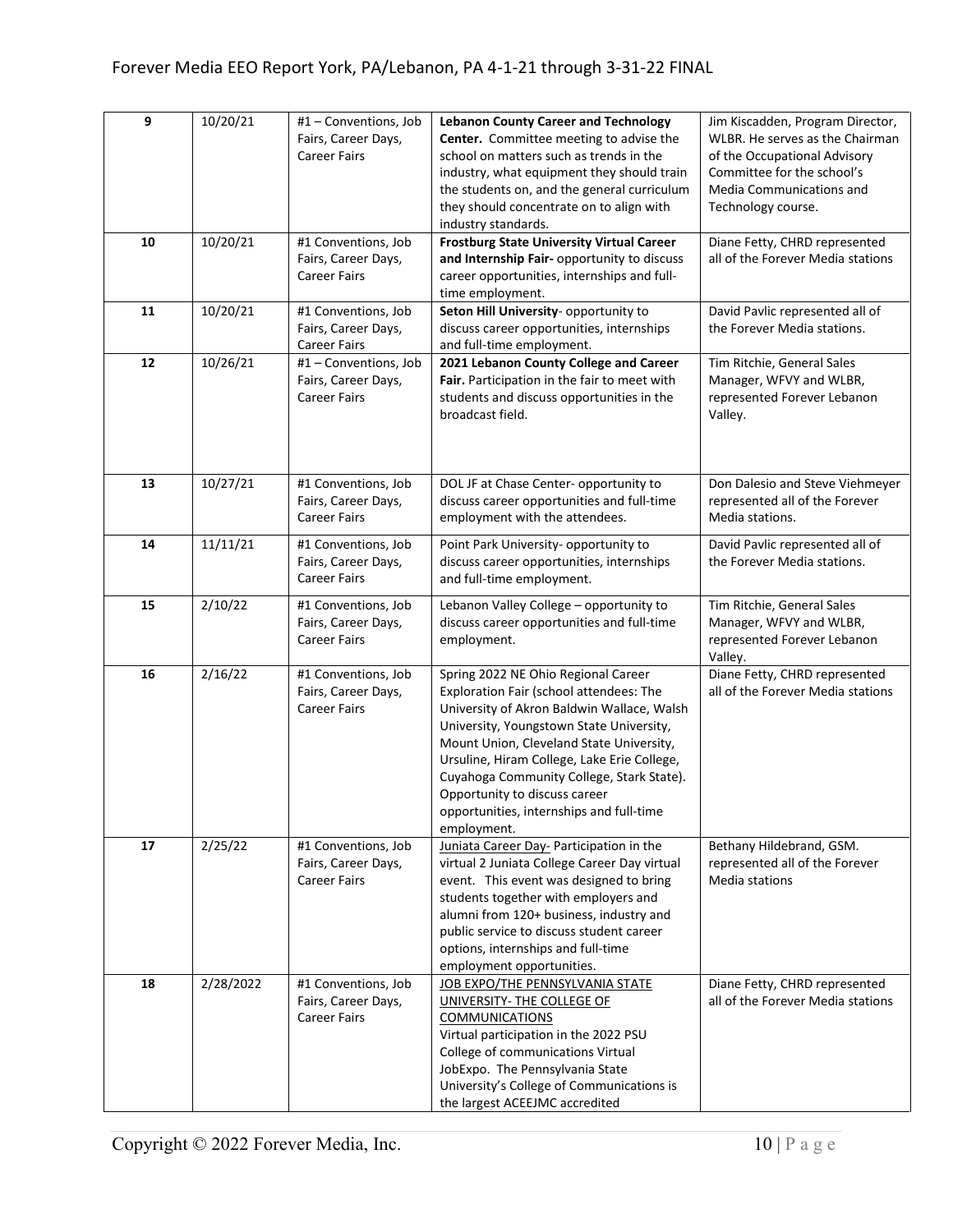|    |                     |                                                                   | undergraduate communications program in<br>the country. This Job Expo is designed for<br>Penn State's top-notch advertising, public<br>relations, film/video, journalism, media<br>studied and telecommunications students<br>and alumni to meet with Radio<br>Broadcasting Groups, public relations firms,<br>newspapers, magazines, production<br>companies and broadcast and cable<br>organizations. We have found that<br>participation in this Job Expo has provided<br>us an opportunity to meet strong<br>candidates with relevant experience in an<br>extremely efficient manner covering the<br>entire mid-Atlantic region.                                                                                                                                                                                                                                                                                                 |                                                                                                                                                                                           |     |
|----|---------------------|-------------------------------------------------------------------|--------------------------------------------------------------------------------------------------------------------------------------------------------------------------------------------------------------------------------------------------------------------------------------------------------------------------------------------------------------------------------------------------------------------------------------------------------------------------------------------------------------------------------------------------------------------------------------------------------------------------------------------------------------------------------------------------------------------------------------------------------------------------------------------------------------------------------------------------------------------------------------------------------------------------------------|-------------------------------------------------------------------------------------------------------------------------------------------------------------------------------------------|-----|
| 19 | 3/1/22              | #1 Conventions, Job<br>Fairs, Career Days,<br><b>Career Fairs</b> | Spring 2022 McDaniel College Virtual Job &<br>Internship Fair. Opportunity to discuss<br>career opportunities, internships and full-<br>time employment.                                                                                                                                                                                                                                                                                                                                                                                                                                                                                                                                                                                                                                                                                                                                                                             | Diane Fetty, CHRD represented<br>all of the Forever Media stations                                                                                                                        |     |
| 20 | 3/8/22              | #1 Conventions, Job<br>Fairs, Career Days,<br><b>Career Fairs</b> | University of Delaware's 2022<br>Communications, Marketing & Media<br>Career Meetup. Opportunity to discuss<br>career opportunities, internships and full-<br>time employment.                                                                                                                                                                                                                                                                                                                                                                                                                                                                                                                                                                                                                                                                                                                                                       | Diane Fetty, CHRD represented<br>all of the Forever Media stations                                                                                                                        |     |
| 21 | Ongoing             | #2 Hosted Job Fairs                                               | FOREVER MEDIA hosts an on-going job fair<br>on its website www.forevermediainc.com<br>where applicants have an opportunity to<br>view open positions, by market, and submit<br>a resume.                                                                                                                                                                                                                                                                                                                                                                                                                                                                                                                                                                                                                                                                                                                                             | Diane Fetty, CHRD represented<br>all of the Forever Media stations                                                                                                                        |     |
| 22 | 2/17/22             | #2 Hosted Job Fairs                                               | FOREVER MEDIA Lebanon Valley hosted a<br>Career and Job Fair. Offered the community<br>a resource for available job opportunities<br>and to discuss careers in broadcasting. We<br>encouraged other businesses to join in our<br>event for a better pool of applicants.                                                                                                                                                                                                                                                                                                                                                                                                                                                                                                                                                                                                                                                              | Tim Ritchie, General Sales<br>Manager; Jim Kiscadden,<br>Program Director WLBR; Steve<br>Davies, Program Director WFVY;<br>Ray Maillet and Angela DeSendi-<br>Kriner, Account Executives. |     |
| 23 | None this<br>period | #5 - Forever Media<br>Internship Program                          | Forever Media Radio helps prepare<br>students to take their place in society as<br>active, critical and engaged media<br>professionals. We provide internship<br>opportunities to students every year. We<br>work to design a program that allows<br>students to earn college credit for hands on<br>experience at the radio station. The<br>internships are designed to meet the needs<br>of the radio station and academic<br>requirements of the college or university<br>where the student is enrolled. Each<br>internship is uniquely designed to help<br>prepare the students to take their place in<br>society as active, critical and engaged media<br>professionals. Students may work with the<br>News Director, Program Director, Business<br>Manager, Chief Engineer, Sales Manager or<br>the General Manager to fulfill their<br>internship. Promotional interns. They help<br>develop, plan, implement, and recap ways |                                                                                                                                                                                           | n/a |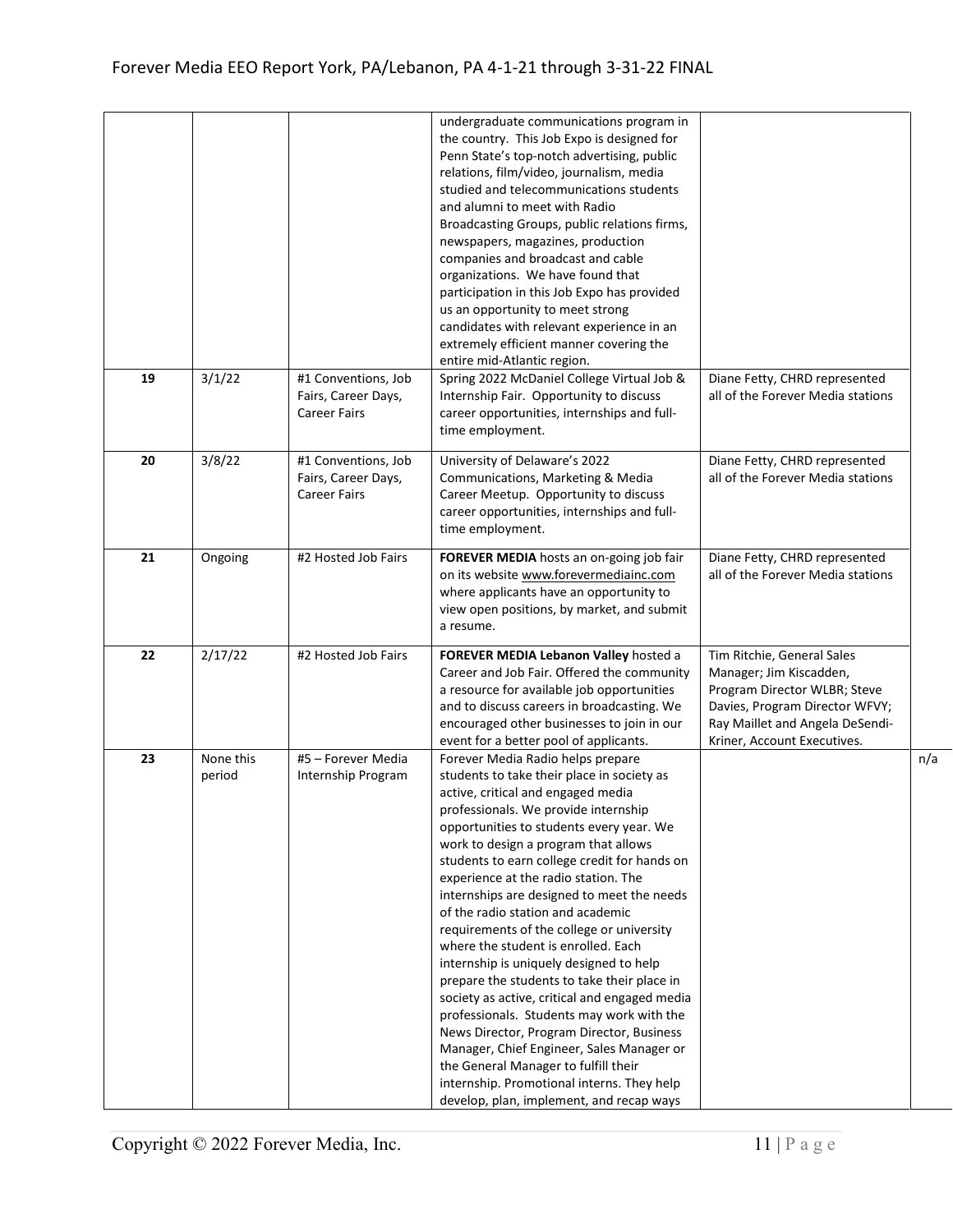|    |                      |                                                                                   | to market and promote the station group.<br>They attend Live-On-Locations for the radio<br>network and help promote the event.                                                                                                                                                                                                                                                                                                      |                                                                                                                                                                                                         |
|----|----------------------|-----------------------------------------------------------------------------------|-------------------------------------------------------------------------------------------------------------------------------------------------------------------------------------------------------------------------------------------------------------------------------------------------------------------------------------------------------------------------------------------------------------------------------------|---------------------------------------------------------------------------------------------------------------------------------------------------------------------------------------------------------|
| 24 | 4/21/21 &<br>4/22/21 | #8 Establishment of<br><b>Training Programs for</b><br><b>Station Personnel</b>   | All Access Radio Summit Webinar. 2 days of<br>Programming, Promotions, production, and<br>research topics presented by industry<br>professionals. The information was shared<br>with Forever Media's Program Directors                                                                                                                                                                                                              | Mike Stevens, Corporate Program<br>Director                                                                                                                                                             |
| 25 | 5/20/21              | #8 Establishment of<br><b>Training Programs for</b><br><b>Station Personnel</b>   | during their bi-monthly telephone<br>conference calls<br>Pennsylvania Association of Broadcasters<br>held a virtual meeting. Presentations of<br>broadcast innovations, programming and                                                                                                                                                                                                                                             | Bobbi Castellucci, Market<br>Manger, Dave Davies, Market<br>Manager, Mike Sherry, VP of                                                                                                                 |
| 26 | 12/9/21              | #8 Establishment of<br><b>Training Programs for</b><br><b>Station Personnel</b>   | legal concerns.<br>Pennsylvania Association of Broadcasters<br>held a virtual meeting. Presentations of<br>broadcast innovations, programming and<br>legal concerns.                                                                                                                                                                                                                                                                | Sales<br>Bobbi Castellucci, Market<br>Manger, Dave Davies, Market<br>Manager, Mike Sherry, VP of<br>Sales                                                                                               |
| 27 | 12/14/21             | #8 Establishment of<br><b>Training Programs for</b><br><b>Station Personnel</b>   | Shippensburg University Lunch and Learn -<br><b>Strategic Communication: Why it Matters.</b><br>Professor Dhiman Chattopadhyay<br>presented.                                                                                                                                                                                                                                                                                        | Sales Staff - York Market                                                                                                                                                                               |
| 28 | 1/6/22               | #8 Establishment of<br><b>Training Programs for</b><br><b>Station Personnel</b>   | Shippensburg University Lunch and Learn -<br><b>Strategic Communication: Why it Matters.</b><br>Professor Dhiman Chattopadhyay<br>presented.                                                                                                                                                                                                                                                                                        | Sales Staff - Lebanon Market                                                                                                                                                                            |
| 29 | 1/6/22               | #8 Establishment of<br><b>Training Programs for</b><br><b>Station Personnel</b>   | Shippensburg University Lunch and Learn -<br><b>Strategic Communication: Why it Matters.</b><br>Professor Dhiman Chattopadhyay<br>presented. The Lebanon Valley market's<br>presentation was recorded and sent for<br>review.                                                                                                                                                                                                       | Tammy Signor, Business<br>Manager.                                                                                                                                                                      |
| 30 | 1/20/22              | #8 Establishment of<br><b>Training Programs for</b><br><b>Station Personnel</b>   | FCC License Renewal Webinar hosted by<br>David Oxenford. The focus was on the<br>license renewal with the importance of<br>timeliness with files for political, EEO and<br>public affairs.                                                                                                                                                                                                                                          | Tammy Signor, Business<br>Manager.                                                                                                                                                                      |
| 31 | 1/26-1/27/22         | #8 Establishment of<br><b>Training Programs for</b><br><b>Station Personnel</b>   | Rising Above Summit. Virtual training<br>summit designed to teach, coach, inspire<br>and motivate attendees to rise above the<br>challenges of today's ever-changing sales<br>and management environment.                                                                                                                                                                                                                           | Dave Davies, General Manager<br>Sales Management - York<br>Linda Propheter, General Sales<br>Manager, Cortney Shupe and<br>Lauren Kares, Local Sales<br>Managers and Tammy Signor,<br>Business Manager. |
| 32 | Daily                | #8 - Establishment of<br><b>Training Programs for</b><br><b>Station Personnel</b> | Account Executives are provided with daily<br>group sales meetings to further their<br>understanding of sales, communication,<br>marketing trends/opportunities and sales<br>information. These morning meetings are<br>usually led by the General Sales Manager or<br>General Manager. When individual training<br>is required, the Account Executives are<br>assisted by the General Sales Manager<br>and/or the General Manager. | Sales Staff                                                                                                                                                                                             |
| 33 | <b>Bi-Monthly</b>    | #8 Establishment of<br><b>Training Programs for</b><br><b>Station Personnel</b>   | Forever Media Corporate Program Director,<br>Mike Stevens, conducts a bi-monthly<br>telephone conference call with the Program                                                                                                                                                                                                                                                                                                      | Program Directors and GMs with<br><b>Mike Stevens</b>                                                                                                                                                   |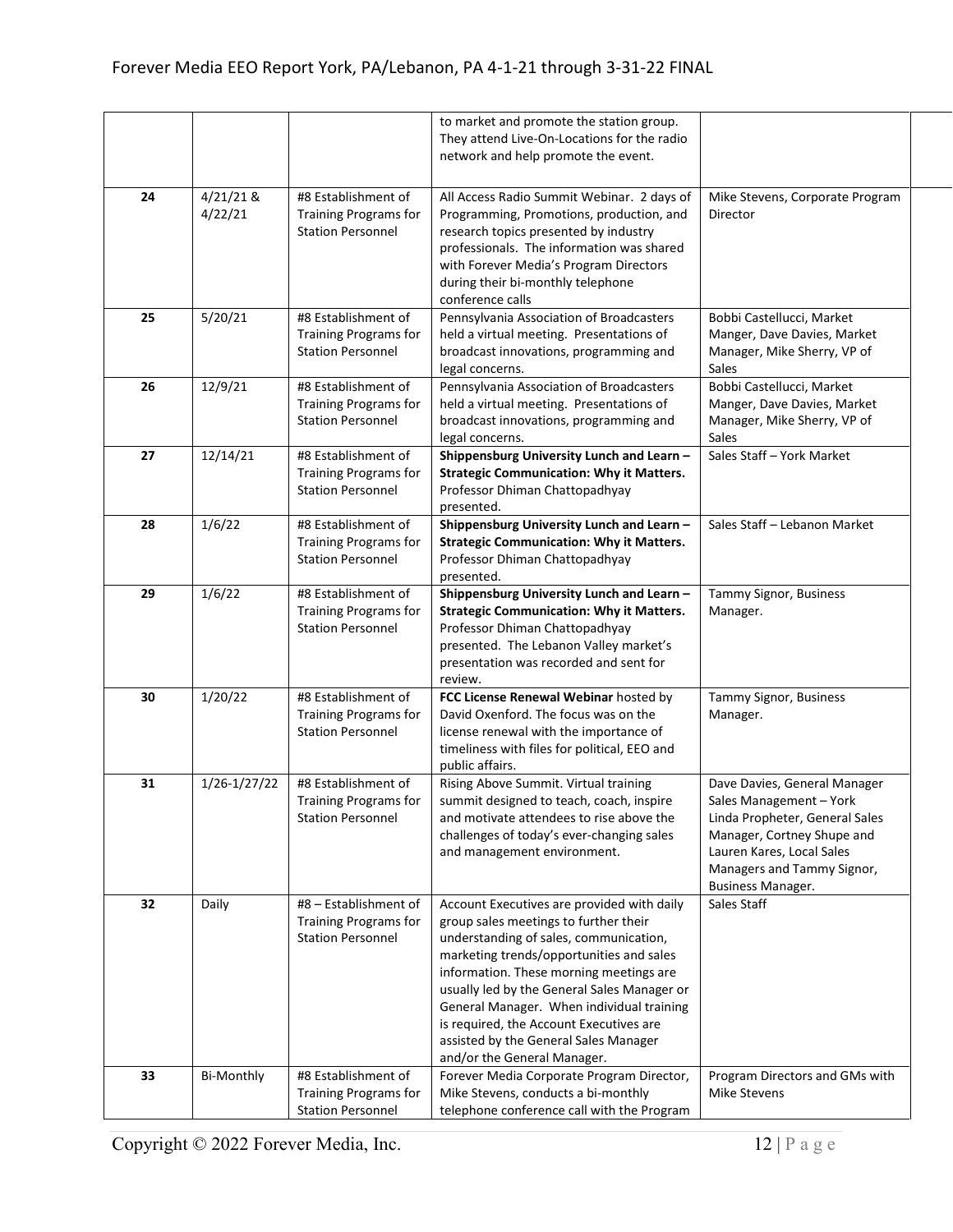|    |                           |                                                                                 | Directors and General Managers to review,<br>guide and train in order to help them<br>succeed in their careers and the overall<br>operation of the Radio Stations. These calls<br>routinely include coaching and support<br>from Forever Media President Lynn Deppen<br>and Radio Consultant Joel Raab.                                                                                                                                                                                                            |                                                                  |
|----|---------------------------|---------------------------------------------------------------------------------|--------------------------------------------------------------------------------------------------------------------------------------------------------------------------------------------------------------------------------------------------------------------------------------------------------------------------------------------------------------------------------------------------------------------------------------------------------------------------------------------------------------------|------------------------------------------------------------------|
| 34 | Monthly                   | #8 Establishment of<br><b>Training Programs for</b><br><b>Station Personnel</b> | Forever Media Corporate Program Director,<br>Mike Stevens conducts a monthly<br>telephone conference call with Production<br>Directors and Copy Writers to guide, and<br>train in order to help them succeed in their<br>careers, as well as share ideas and talk<br>about trends in copy writing and<br>production. These calls include coaching<br>and support from Mike.                                                                                                                                        | <b>Production Directors and</b><br>Copywriters with Mike Stevens |
| 35 | Weekly                    | #8 Establishment of<br>Training Programs for<br><b>Station Personnel</b>        | A weekly telephone conference call is held<br>on Thursdays at 10:31 am with Production<br>Directors and copywriters, who are divided<br>into group, to share ideas for commercials<br>and promos.                                                                                                                                                                                                                                                                                                                  | Production Directors and<br>Copywriters                          |
| 36 | Weekly                    | #8 Establishment of<br><b>Training Programs for</b><br><b>Station Personnel</b> | A weekly telephone conference call is held<br>on Tuesdays at 10:31 am with the<br>programming air staff, who are divided into<br>group, to share ideas on air content.                                                                                                                                                                                                                                                                                                                                             | Programming Staff                                                |
| 37 | Occasionally              | #8 Establishment of<br><b>Training Programs for</b><br><b>Station Personnel</b> | Mike Stevens will occasionally share a<br>webinar or presentation to programming<br>and/or production directors and<br>copywriters as they are held by consultants<br>and other broadcast organizations.                                                                                                                                                                                                                                                                                                           | Programming/Production Staff                                     |
| 38 | Ongoing                   | #8 - Establishment of<br>Training Programs for<br><b>Station Personnel</b>      | Forever Media makes available Monarch<br>(previously Maxtrix Solutions) to the Sales<br>Department. Monarch offers a web-based<br>media-specific software platform that<br>enables the sales department to maximize<br>their advertising opportunities. The<br>program provides media sales workflow<br>while giving the exact information needed<br>for prospecting, managing, evaluating, and<br>closing business. Training tools for all<br>aspects of sales are provided and available<br>within this program. | All Management and sales staff                                   |
| 39 | Annually and<br>Upon Hire | #8 - Establishment of<br>Training Programs for<br><b>Station Personnel</b>      | Forever Media supports and has a<br>commitment to the principals of equal<br>employment opportunity and intends to<br>provide a work environment free from<br>unlawful discrimination of any kind. In<br>keeping with this commitment, upon hire,<br>all new employees are put through Sexual<br>Harassment training and every employee<br>trained annually.                                                                                                                                                       | All Employees                                                    |
| 40 | Weekly                    | #8 - Establishment of<br>Training Programs for<br><b>Station Personnel</b>      | Forever Media incorporates an additional<br>level of employee training with the<br>ThinkZoom-P1Learning program.<br>P1Learning provides on-line training and<br>operations development solutions focused<br>exclusively on the media industry. P1<br>provides selling techniques and concepts,                                                                                                                                                                                                                     | All Employees                                                    |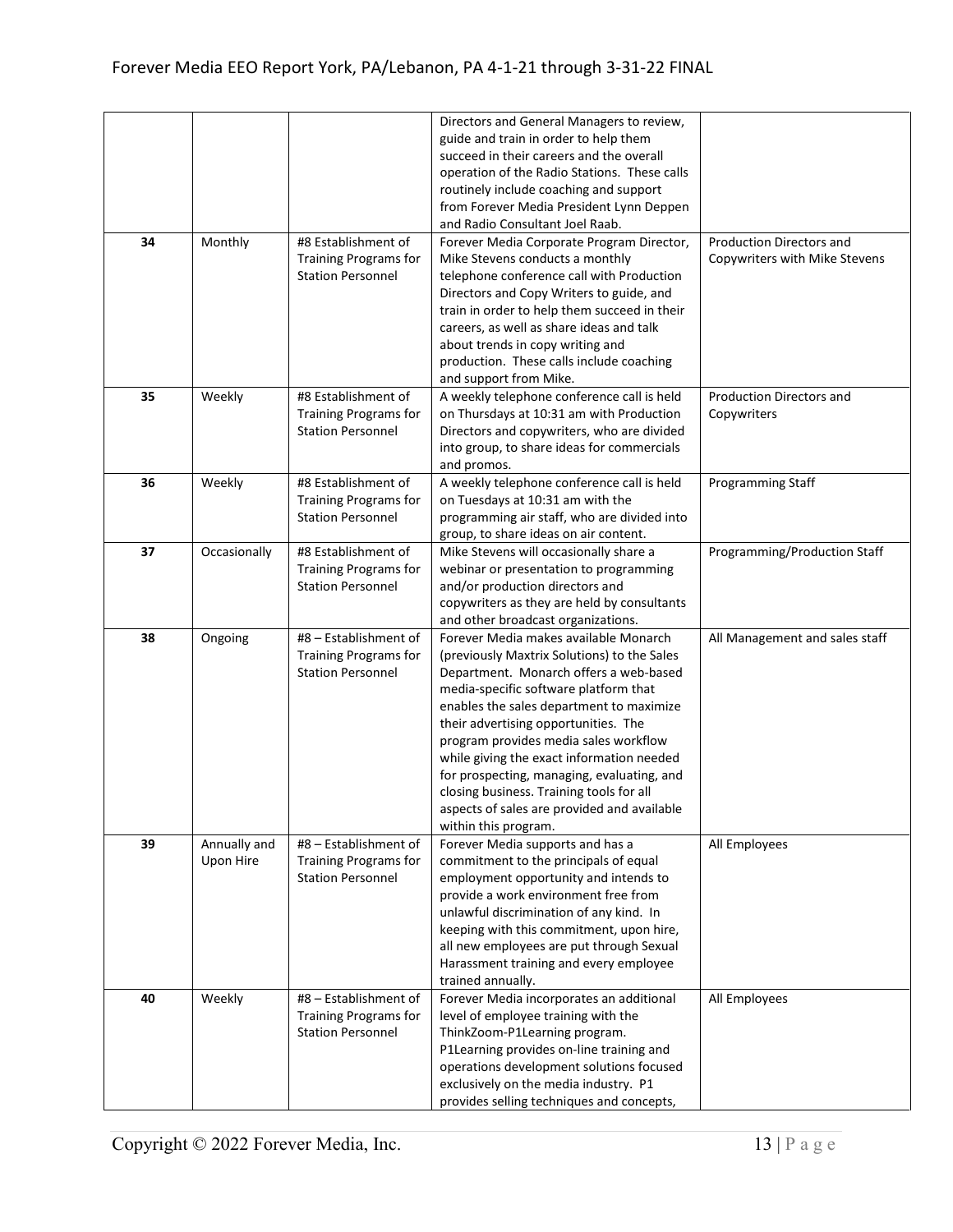| tips, training, development leadership<br>advice and legal compliance requirements<br>to salespersons, human resources,<br>supervisors and management. All Forever<br>Media employees have access to hundreds<br>of interactive courses, tests and written<br>materials on a variety of topics relevant to<br>the industry.<br>41<br>#8 - Establishment of<br>Forever Media General Managers schedule<br>Ongoing<br>VP of Sales, GM's, GSM's, Sales<br><b>Training Programs for</b><br>weekly, daily and individual meetings with<br>Staff, Market Managers<br><b>Station Personnel</b><br>Sales Account Executives to review, guide,<br>and train in order to help each succeed in<br>their career. Additionally, every Tuesday<br>morning, the Vice-President of Sales<br>conducts a telephone-conferenced webinar<br>to mentor all Forever Media station General<br>Managers, General Sales Managers, Market<br>Managers through a process of informal<br>discussion of knowledge, education,<br>coaching and support as it relates to work,<br>career, or professional development.<br>#8 - Establishment of<br>42<br>The station's General Manager, General<br>Sales Staff<br>Ongoing<br>Training Programs for<br>Sales Manager, Local Sales Managers, and<br><b>Station Personnel</b><br>Account Executives routinely train on-line<br>with the Radio Advertising Bureau. During<br>this period, all have earned Radio<br>Marketing Professional Certifications from<br>the Radio Advertising Bureau. These<br>educational and instructional courses are<br>designed to improve our sales team's<br>knowledge about radio and offers<br>educational/instructional courses designed<br>to improve management, daily operations<br>and leadership of the Radio Stations.<br>#8 - Establishment of<br>43<br>Forever Media makes available Marketron.<br>Traffic Staff, Programming Staff,<br>Ongoing<br>Marketron offers a web-based media-<br>Training Programs for<br>and Business Managers<br><b>Station Personnel</b><br>specific software platform that enables the<br>traffic departments, production<br>departments, and business managers to<br>maximize their managing and invoicing of<br>commercials, non-traditional revenue and<br>digital. Training tools for all aspects are<br>provided and available within this program.<br>GM's, GSM's<br>#8 Establishment of<br>The General Manager and General Sales<br>44<br>Ongoing<br>Manager have routinely trained on-line<br><b>Training Programs for</b><br><b>Station Personnel</b><br>with the Pennsylvania Associations of<br>Broadcasters (The Local Broadcast Sales<br>Team & P1 Selling).<br>Forever Media makes available Nielsen.<br>#8 - Establishment of<br>Sales Staff<br>45<br>Ongoing<br>Nielsen offers platform training for the sales<br>Training Programs for<br>department. Training tools for all aspects<br><b>Station Personnel</b><br>are provided and available within this<br>program including a monthly calendar of<br>training sessions.<br>10/27/21<br>46<br>#10 Participation of<br>Point Park University-Future of Broadcast<br>Mike Sherry, VP of Sales<br>Day-program for broadcast students.<br>programs relating to<br>career opportunities<br>Panelists from the PAB's Board of Directors |  |                 |                                              |  |
|--------------------------------------------------------------------------------------------------------------------------------------------------------------------------------------------------------------------------------------------------------------------------------------------------------------------------------------------------------------------------------------------------------------------------------------------------------------------------------------------------------------------------------------------------------------------------------------------------------------------------------------------------------------------------------------------------------------------------------------------------------------------------------------------------------------------------------------------------------------------------------------------------------------------------------------------------------------------------------------------------------------------------------------------------------------------------------------------------------------------------------------------------------------------------------------------------------------------------------------------------------------------------------------------------------------------------------------------------------------------------------------------------------------------------------------------------------------------------------------------------------------------------------------------------------------------------------------------------------------------------------------------------------------------------------------------------------------------------------------------------------------------------------------------------------------------------------------------------------------------------------------------------------------------------------------------------------------------------------------------------------------------------------------------------------------------------------------------------------------------------------------------------------------------------------------------------------------------------------------------------------------------------------------------------------------------------------------------------------------------------------------------------------------------------------------------------------------------------------------------------------------------------------------------------------------------------------------------------------------------------------------------------------------------------------------------------------------------------------------------------------------------------------------------------------------------------------------------------------------------------------------------------------------------------------------------------------------------------------------------------------------------------------------------------------------------------------------------------------------------------------------------------------------------------------------------------------------------------------------------------------------------------------------------|--|-----------------|----------------------------------------------|--|
|                                                                                                                                                                                                                                                                                                                                                                                                                                                                                                                                                                                                                                                                                                                                                                                                                                                                                                                                                                                                                                                                                                                                                                                                                                                                                                                                                                                                                                                                                                                                                                                                                                                                                                                                                                                                                                                                                                                                                                                                                                                                                                                                                                                                                                                                                                                                                                                                                                                                                                                                                                                                                                                                                                                                                                                                                                                                                                                                                                                                                                                                                                                                                                                                                                                                                            |  |                 |                                              |  |
|                                                                                                                                                                                                                                                                                                                                                                                                                                                                                                                                                                                                                                                                                                                                                                                                                                                                                                                                                                                                                                                                                                                                                                                                                                                                                                                                                                                                                                                                                                                                                                                                                                                                                                                                                                                                                                                                                                                                                                                                                                                                                                                                                                                                                                                                                                                                                                                                                                                                                                                                                                                                                                                                                                                                                                                                                                                                                                                                                                                                                                                                                                                                                                                                                                                                                            |  |                 |                                              |  |
|                                                                                                                                                                                                                                                                                                                                                                                                                                                                                                                                                                                                                                                                                                                                                                                                                                                                                                                                                                                                                                                                                                                                                                                                                                                                                                                                                                                                                                                                                                                                                                                                                                                                                                                                                                                                                                                                                                                                                                                                                                                                                                                                                                                                                                                                                                                                                                                                                                                                                                                                                                                                                                                                                                                                                                                                                                                                                                                                                                                                                                                                                                                                                                                                                                                                                            |  |                 |                                              |  |
|                                                                                                                                                                                                                                                                                                                                                                                                                                                                                                                                                                                                                                                                                                                                                                                                                                                                                                                                                                                                                                                                                                                                                                                                                                                                                                                                                                                                                                                                                                                                                                                                                                                                                                                                                                                                                                                                                                                                                                                                                                                                                                                                                                                                                                                                                                                                                                                                                                                                                                                                                                                                                                                                                                                                                                                                                                                                                                                                                                                                                                                                                                                                                                                                                                                                                            |  |                 |                                              |  |
|                                                                                                                                                                                                                                                                                                                                                                                                                                                                                                                                                                                                                                                                                                                                                                                                                                                                                                                                                                                                                                                                                                                                                                                                                                                                                                                                                                                                                                                                                                                                                                                                                                                                                                                                                                                                                                                                                                                                                                                                                                                                                                                                                                                                                                                                                                                                                                                                                                                                                                                                                                                                                                                                                                                                                                                                                                                                                                                                                                                                                                                                                                                                                                                                                                                                                            |  |                 |                                              |  |
|                                                                                                                                                                                                                                                                                                                                                                                                                                                                                                                                                                                                                                                                                                                                                                                                                                                                                                                                                                                                                                                                                                                                                                                                                                                                                                                                                                                                                                                                                                                                                                                                                                                                                                                                                                                                                                                                                                                                                                                                                                                                                                                                                                                                                                                                                                                                                                                                                                                                                                                                                                                                                                                                                                                                                                                                                                                                                                                                                                                                                                                                                                                                                                                                                                                                                            |  |                 |                                              |  |
|                                                                                                                                                                                                                                                                                                                                                                                                                                                                                                                                                                                                                                                                                                                                                                                                                                                                                                                                                                                                                                                                                                                                                                                                                                                                                                                                                                                                                                                                                                                                                                                                                                                                                                                                                                                                                                                                                                                                                                                                                                                                                                                                                                                                                                                                                                                                                                                                                                                                                                                                                                                                                                                                                                                                                                                                                                                                                                                                                                                                                                                                                                                                                                                                                                                                                            |  |                 |                                              |  |
|                                                                                                                                                                                                                                                                                                                                                                                                                                                                                                                                                                                                                                                                                                                                                                                                                                                                                                                                                                                                                                                                                                                                                                                                                                                                                                                                                                                                                                                                                                                                                                                                                                                                                                                                                                                                                                                                                                                                                                                                                                                                                                                                                                                                                                                                                                                                                                                                                                                                                                                                                                                                                                                                                                                                                                                                                                                                                                                                                                                                                                                                                                                                                                                                                                                                                            |  |                 |                                              |  |
|                                                                                                                                                                                                                                                                                                                                                                                                                                                                                                                                                                                                                                                                                                                                                                                                                                                                                                                                                                                                                                                                                                                                                                                                                                                                                                                                                                                                                                                                                                                                                                                                                                                                                                                                                                                                                                                                                                                                                                                                                                                                                                                                                                                                                                                                                                                                                                                                                                                                                                                                                                                                                                                                                                                                                                                                                                                                                                                                                                                                                                                                                                                                                                                                                                                                                            |  |                 |                                              |  |
|                                                                                                                                                                                                                                                                                                                                                                                                                                                                                                                                                                                                                                                                                                                                                                                                                                                                                                                                                                                                                                                                                                                                                                                                                                                                                                                                                                                                                                                                                                                                                                                                                                                                                                                                                                                                                                                                                                                                                                                                                                                                                                                                                                                                                                                                                                                                                                                                                                                                                                                                                                                                                                                                                                                                                                                                                                                                                                                                                                                                                                                                                                                                                                                                                                                                                            |  |                 |                                              |  |
|                                                                                                                                                                                                                                                                                                                                                                                                                                                                                                                                                                                                                                                                                                                                                                                                                                                                                                                                                                                                                                                                                                                                                                                                                                                                                                                                                                                                                                                                                                                                                                                                                                                                                                                                                                                                                                                                                                                                                                                                                                                                                                                                                                                                                                                                                                                                                                                                                                                                                                                                                                                                                                                                                                                                                                                                                                                                                                                                                                                                                                                                                                                                                                                                                                                                                            |  |                 |                                              |  |
|                                                                                                                                                                                                                                                                                                                                                                                                                                                                                                                                                                                                                                                                                                                                                                                                                                                                                                                                                                                                                                                                                                                                                                                                                                                                                                                                                                                                                                                                                                                                                                                                                                                                                                                                                                                                                                                                                                                                                                                                                                                                                                                                                                                                                                                                                                                                                                                                                                                                                                                                                                                                                                                                                                                                                                                                                                                                                                                                                                                                                                                                                                                                                                                                                                                                                            |  |                 |                                              |  |
|                                                                                                                                                                                                                                                                                                                                                                                                                                                                                                                                                                                                                                                                                                                                                                                                                                                                                                                                                                                                                                                                                                                                                                                                                                                                                                                                                                                                                                                                                                                                                                                                                                                                                                                                                                                                                                                                                                                                                                                                                                                                                                                                                                                                                                                                                                                                                                                                                                                                                                                                                                                                                                                                                                                                                                                                                                                                                                                                                                                                                                                                                                                                                                                                                                                                                            |  |                 |                                              |  |
|                                                                                                                                                                                                                                                                                                                                                                                                                                                                                                                                                                                                                                                                                                                                                                                                                                                                                                                                                                                                                                                                                                                                                                                                                                                                                                                                                                                                                                                                                                                                                                                                                                                                                                                                                                                                                                                                                                                                                                                                                                                                                                                                                                                                                                                                                                                                                                                                                                                                                                                                                                                                                                                                                                                                                                                                                                                                                                                                                                                                                                                                                                                                                                                                                                                                                            |  |                 |                                              |  |
|                                                                                                                                                                                                                                                                                                                                                                                                                                                                                                                                                                                                                                                                                                                                                                                                                                                                                                                                                                                                                                                                                                                                                                                                                                                                                                                                                                                                                                                                                                                                                                                                                                                                                                                                                                                                                                                                                                                                                                                                                                                                                                                                                                                                                                                                                                                                                                                                                                                                                                                                                                                                                                                                                                                                                                                                                                                                                                                                                                                                                                                                                                                                                                                                                                                                                            |  |                 |                                              |  |
|                                                                                                                                                                                                                                                                                                                                                                                                                                                                                                                                                                                                                                                                                                                                                                                                                                                                                                                                                                                                                                                                                                                                                                                                                                                                                                                                                                                                                                                                                                                                                                                                                                                                                                                                                                                                                                                                                                                                                                                                                                                                                                                                                                                                                                                                                                                                                                                                                                                                                                                                                                                                                                                                                                                                                                                                                                                                                                                                                                                                                                                                                                                                                                                                                                                                                            |  |                 |                                              |  |
|                                                                                                                                                                                                                                                                                                                                                                                                                                                                                                                                                                                                                                                                                                                                                                                                                                                                                                                                                                                                                                                                                                                                                                                                                                                                                                                                                                                                                                                                                                                                                                                                                                                                                                                                                                                                                                                                                                                                                                                                                                                                                                                                                                                                                                                                                                                                                                                                                                                                                                                                                                                                                                                                                                                                                                                                                                                                                                                                                                                                                                                                                                                                                                                                                                                                                            |  |                 |                                              |  |
|                                                                                                                                                                                                                                                                                                                                                                                                                                                                                                                                                                                                                                                                                                                                                                                                                                                                                                                                                                                                                                                                                                                                                                                                                                                                                                                                                                                                                                                                                                                                                                                                                                                                                                                                                                                                                                                                                                                                                                                                                                                                                                                                                                                                                                                                                                                                                                                                                                                                                                                                                                                                                                                                                                                                                                                                                                                                                                                                                                                                                                                                                                                                                                                                                                                                                            |  |                 |                                              |  |
|                                                                                                                                                                                                                                                                                                                                                                                                                                                                                                                                                                                                                                                                                                                                                                                                                                                                                                                                                                                                                                                                                                                                                                                                                                                                                                                                                                                                                                                                                                                                                                                                                                                                                                                                                                                                                                                                                                                                                                                                                                                                                                                                                                                                                                                                                                                                                                                                                                                                                                                                                                                                                                                                                                                                                                                                                                                                                                                                                                                                                                                                                                                                                                                                                                                                                            |  |                 |                                              |  |
|                                                                                                                                                                                                                                                                                                                                                                                                                                                                                                                                                                                                                                                                                                                                                                                                                                                                                                                                                                                                                                                                                                                                                                                                                                                                                                                                                                                                                                                                                                                                                                                                                                                                                                                                                                                                                                                                                                                                                                                                                                                                                                                                                                                                                                                                                                                                                                                                                                                                                                                                                                                                                                                                                                                                                                                                                                                                                                                                                                                                                                                                                                                                                                                                                                                                                            |  |                 |                                              |  |
|                                                                                                                                                                                                                                                                                                                                                                                                                                                                                                                                                                                                                                                                                                                                                                                                                                                                                                                                                                                                                                                                                                                                                                                                                                                                                                                                                                                                                                                                                                                                                                                                                                                                                                                                                                                                                                                                                                                                                                                                                                                                                                                                                                                                                                                                                                                                                                                                                                                                                                                                                                                                                                                                                                                                                                                                                                                                                                                                                                                                                                                                                                                                                                                                                                                                                            |  |                 |                                              |  |
|                                                                                                                                                                                                                                                                                                                                                                                                                                                                                                                                                                                                                                                                                                                                                                                                                                                                                                                                                                                                                                                                                                                                                                                                                                                                                                                                                                                                                                                                                                                                                                                                                                                                                                                                                                                                                                                                                                                                                                                                                                                                                                                                                                                                                                                                                                                                                                                                                                                                                                                                                                                                                                                                                                                                                                                                                                                                                                                                                                                                                                                                                                                                                                                                                                                                                            |  |                 |                                              |  |
|                                                                                                                                                                                                                                                                                                                                                                                                                                                                                                                                                                                                                                                                                                                                                                                                                                                                                                                                                                                                                                                                                                                                                                                                                                                                                                                                                                                                                                                                                                                                                                                                                                                                                                                                                                                                                                                                                                                                                                                                                                                                                                                                                                                                                                                                                                                                                                                                                                                                                                                                                                                                                                                                                                                                                                                                                                                                                                                                                                                                                                                                                                                                                                                                                                                                                            |  |                 |                                              |  |
|                                                                                                                                                                                                                                                                                                                                                                                                                                                                                                                                                                                                                                                                                                                                                                                                                                                                                                                                                                                                                                                                                                                                                                                                                                                                                                                                                                                                                                                                                                                                                                                                                                                                                                                                                                                                                                                                                                                                                                                                                                                                                                                                                                                                                                                                                                                                                                                                                                                                                                                                                                                                                                                                                                                                                                                                                                                                                                                                                                                                                                                                                                                                                                                                                                                                                            |  |                 |                                              |  |
|                                                                                                                                                                                                                                                                                                                                                                                                                                                                                                                                                                                                                                                                                                                                                                                                                                                                                                                                                                                                                                                                                                                                                                                                                                                                                                                                                                                                                                                                                                                                                                                                                                                                                                                                                                                                                                                                                                                                                                                                                                                                                                                                                                                                                                                                                                                                                                                                                                                                                                                                                                                                                                                                                                                                                                                                                                                                                                                                                                                                                                                                                                                                                                                                                                                                                            |  |                 |                                              |  |
|                                                                                                                                                                                                                                                                                                                                                                                                                                                                                                                                                                                                                                                                                                                                                                                                                                                                                                                                                                                                                                                                                                                                                                                                                                                                                                                                                                                                                                                                                                                                                                                                                                                                                                                                                                                                                                                                                                                                                                                                                                                                                                                                                                                                                                                                                                                                                                                                                                                                                                                                                                                                                                                                                                                                                                                                                                                                                                                                                                                                                                                                                                                                                                                                                                                                                            |  |                 |                                              |  |
|                                                                                                                                                                                                                                                                                                                                                                                                                                                                                                                                                                                                                                                                                                                                                                                                                                                                                                                                                                                                                                                                                                                                                                                                                                                                                                                                                                                                                                                                                                                                                                                                                                                                                                                                                                                                                                                                                                                                                                                                                                                                                                                                                                                                                                                                                                                                                                                                                                                                                                                                                                                                                                                                                                                                                                                                                                                                                                                                                                                                                                                                                                                                                                                                                                                                                            |  |                 |                                              |  |
|                                                                                                                                                                                                                                                                                                                                                                                                                                                                                                                                                                                                                                                                                                                                                                                                                                                                                                                                                                                                                                                                                                                                                                                                                                                                                                                                                                                                                                                                                                                                                                                                                                                                                                                                                                                                                                                                                                                                                                                                                                                                                                                                                                                                                                                                                                                                                                                                                                                                                                                                                                                                                                                                                                                                                                                                                                                                                                                                                                                                                                                                                                                                                                                                                                                                                            |  |                 |                                              |  |
|                                                                                                                                                                                                                                                                                                                                                                                                                                                                                                                                                                                                                                                                                                                                                                                                                                                                                                                                                                                                                                                                                                                                                                                                                                                                                                                                                                                                                                                                                                                                                                                                                                                                                                                                                                                                                                                                                                                                                                                                                                                                                                                                                                                                                                                                                                                                                                                                                                                                                                                                                                                                                                                                                                                                                                                                                                                                                                                                                                                                                                                                                                                                                                                                                                                                                            |  |                 |                                              |  |
|                                                                                                                                                                                                                                                                                                                                                                                                                                                                                                                                                                                                                                                                                                                                                                                                                                                                                                                                                                                                                                                                                                                                                                                                                                                                                                                                                                                                                                                                                                                                                                                                                                                                                                                                                                                                                                                                                                                                                                                                                                                                                                                                                                                                                                                                                                                                                                                                                                                                                                                                                                                                                                                                                                                                                                                                                                                                                                                                                                                                                                                                                                                                                                                                                                                                                            |  |                 |                                              |  |
|                                                                                                                                                                                                                                                                                                                                                                                                                                                                                                                                                                                                                                                                                                                                                                                                                                                                                                                                                                                                                                                                                                                                                                                                                                                                                                                                                                                                                                                                                                                                                                                                                                                                                                                                                                                                                                                                                                                                                                                                                                                                                                                                                                                                                                                                                                                                                                                                                                                                                                                                                                                                                                                                                                                                                                                                                                                                                                                                                                                                                                                                                                                                                                                                                                                                                            |  |                 |                                              |  |
|                                                                                                                                                                                                                                                                                                                                                                                                                                                                                                                                                                                                                                                                                                                                                                                                                                                                                                                                                                                                                                                                                                                                                                                                                                                                                                                                                                                                                                                                                                                                                                                                                                                                                                                                                                                                                                                                                                                                                                                                                                                                                                                                                                                                                                                                                                                                                                                                                                                                                                                                                                                                                                                                                                                                                                                                                                                                                                                                                                                                                                                                                                                                                                                                                                                                                            |  |                 |                                              |  |
|                                                                                                                                                                                                                                                                                                                                                                                                                                                                                                                                                                                                                                                                                                                                                                                                                                                                                                                                                                                                                                                                                                                                                                                                                                                                                                                                                                                                                                                                                                                                                                                                                                                                                                                                                                                                                                                                                                                                                                                                                                                                                                                                                                                                                                                                                                                                                                                                                                                                                                                                                                                                                                                                                                                                                                                                                                                                                                                                                                                                                                                                                                                                                                                                                                                                                            |  |                 |                                              |  |
|                                                                                                                                                                                                                                                                                                                                                                                                                                                                                                                                                                                                                                                                                                                                                                                                                                                                                                                                                                                                                                                                                                                                                                                                                                                                                                                                                                                                                                                                                                                                                                                                                                                                                                                                                                                                                                                                                                                                                                                                                                                                                                                                                                                                                                                                                                                                                                                                                                                                                                                                                                                                                                                                                                                                                                                                                                                                                                                                                                                                                                                                                                                                                                                                                                                                                            |  |                 |                                              |  |
|                                                                                                                                                                                                                                                                                                                                                                                                                                                                                                                                                                                                                                                                                                                                                                                                                                                                                                                                                                                                                                                                                                                                                                                                                                                                                                                                                                                                                                                                                                                                                                                                                                                                                                                                                                                                                                                                                                                                                                                                                                                                                                                                                                                                                                                                                                                                                                                                                                                                                                                                                                                                                                                                                                                                                                                                                                                                                                                                                                                                                                                                                                                                                                                                                                                                                            |  |                 |                                              |  |
|                                                                                                                                                                                                                                                                                                                                                                                                                                                                                                                                                                                                                                                                                                                                                                                                                                                                                                                                                                                                                                                                                                                                                                                                                                                                                                                                                                                                                                                                                                                                                                                                                                                                                                                                                                                                                                                                                                                                                                                                                                                                                                                                                                                                                                                                                                                                                                                                                                                                                                                                                                                                                                                                                                                                                                                                                                                                                                                                                                                                                                                                                                                                                                                                                                                                                            |  |                 |                                              |  |
|                                                                                                                                                                                                                                                                                                                                                                                                                                                                                                                                                                                                                                                                                                                                                                                                                                                                                                                                                                                                                                                                                                                                                                                                                                                                                                                                                                                                                                                                                                                                                                                                                                                                                                                                                                                                                                                                                                                                                                                                                                                                                                                                                                                                                                                                                                                                                                                                                                                                                                                                                                                                                                                                                                                                                                                                                                                                                                                                                                                                                                                                                                                                                                                                                                                                                            |  |                 |                                              |  |
|                                                                                                                                                                                                                                                                                                                                                                                                                                                                                                                                                                                                                                                                                                                                                                                                                                                                                                                                                                                                                                                                                                                                                                                                                                                                                                                                                                                                                                                                                                                                                                                                                                                                                                                                                                                                                                                                                                                                                                                                                                                                                                                                                                                                                                                                                                                                                                                                                                                                                                                                                                                                                                                                                                                                                                                                                                                                                                                                                                                                                                                                                                                                                                                                                                                                                            |  |                 |                                              |  |
|                                                                                                                                                                                                                                                                                                                                                                                                                                                                                                                                                                                                                                                                                                                                                                                                                                                                                                                                                                                                                                                                                                                                                                                                                                                                                                                                                                                                                                                                                                                                                                                                                                                                                                                                                                                                                                                                                                                                                                                                                                                                                                                                                                                                                                                                                                                                                                                                                                                                                                                                                                                                                                                                                                                                                                                                                                                                                                                                                                                                                                                                                                                                                                                                                                                                                            |  |                 |                                              |  |
|                                                                                                                                                                                                                                                                                                                                                                                                                                                                                                                                                                                                                                                                                                                                                                                                                                                                                                                                                                                                                                                                                                                                                                                                                                                                                                                                                                                                                                                                                                                                                                                                                                                                                                                                                                                                                                                                                                                                                                                                                                                                                                                                                                                                                                                                                                                                                                                                                                                                                                                                                                                                                                                                                                                                                                                                                                                                                                                                                                                                                                                                                                                                                                                                                                                                                            |  |                 |                                              |  |
|                                                                                                                                                                                                                                                                                                                                                                                                                                                                                                                                                                                                                                                                                                                                                                                                                                                                                                                                                                                                                                                                                                                                                                                                                                                                                                                                                                                                                                                                                                                                                                                                                                                                                                                                                                                                                                                                                                                                                                                                                                                                                                                                                                                                                                                                                                                                                                                                                                                                                                                                                                                                                                                                                                                                                                                                                                                                                                                                                                                                                                                                                                                                                                                                                                                                                            |  |                 |                                              |  |
|                                                                                                                                                                                                                                                                                                                                                                                                                                                                                                                                                                                                                                                                                                                                                                                                                                                                                                                                                                                                                                                                                                                                                                                                                                                                                                                                                                                                                                                                                                                                                                                                                                                                                                                                                                                                                                                                                                                                                                                                                                                                                                                                                                                                                                                                                                                                                                                                                                                                                                                                                                                                                                                                                                                                                                                                                                                                                                                                                                                                                                                                                                                                                                                                                                                                                            |  |                 |                                              |  |
|                                                                                                                                                                                                                                                                                                                                                                                                                                                                                                                                                                                                                                                                                                                                                                                                                                                                                                                                                                                                                                                                                                                                                                                                                                                                                                                                                                                                                                                                                                                                                                                                                                                                                                                                                                                                                                                                                                                                                                                                                                                                                                                                                                                                                                                                                                                                                                                                                                                                                                                                                                                                                                                                                                                                                                                                                                                                                                                                                                                                                                                                                                                                                                                                                                                                                            |  |                 |                                              |  |
|                                                                                                                                                                                                                                                                                                                                                                                                                                                                                                                                                                                                                                                                                                                                                                                                                                                                                                                                                                                                                                                                                                                                                                                                                                                                                                                                                                                                                                                                                                                                                                                                                                                                                                                                                                                                                                                                                                                                                                                                                                                                                                                                                                                                                                                                                                                                                                                                                                                                                                                                                                                                                                                                                                                                                                                                                                                                                                                                                                                                                                                                                                                                                                                                                                                                                            |  |                 |                                              |  |
|                                                                                                                                                                                                                                                                                                                                                                                                                                                                                                                                                                                                                                                                                                                                                                                                                                                                                                                                                                                                                                                                                                                                                                                                                                                                                                                                                                                                                                                                                                                                                                                                                                                                                                                                                                                                                                                                                                                                                                                                                                                                                                                                                                                                                                                                                                                                                                                                                                                                                                                                                                                                                                                                                                                                                                                                                                                                                                                                                                                                                                                                                                                                                                                                                                                                                            |  |                 |                                              |  |
|                                                                                                                                                                                                                                                                                                                                                                                                                                                                                                                                                                                                                                                                                                                                                                                                                                                                                                                                                                                                                                                                                                                                                                                                                                                                                                                                                                                                                                                                                                                                                                                                                                                                                                                                                                                                                                                                                                                                                                                                                                                                                                                                                                                                                                                                                                                                                                                                                                                                                                                                                                                                                                                                                                                                                                                                                                                                                                                                                                                                                                                                                                                                                                                                                                                                                            |  |                 |                                              |  |
|                                                                                                                                                                                                                                                                                                                                                                                                                                                                                                                                                                                                                                                                                                                                                                                                                                                                                                                                                                                                                                                                                                                                                                                                                                                                                                                                                                                                                                                                                                                                                                                                                                                                                                                                                                                                                                                                                                                                                                                                                                                                                                                                                                                                                                                                                                                                                                                                                                                                                                                                                                                                                                                                                                                                                                                                                                                                                                                                                                                                                                                                                                                                                                                                                                                                                            |  |                 |                                              |  |
|                                                                                                                                                                                                                                                                                                                                                                                                                                                                                                                                                                                                                                                                                                                                                                                                                                                                                                                                                                                                                                                                                                                                                                                                                                                                                                                                                                                                                                                                                                                                                                                                                                                                                                                                                                                                                                                                                                                                                                                                                                                                                                                                                                                                                                                                                                                                                                                                                                                                                                                                                                                                                                                                                                                                                                                                                                                                                                                                                                                                                                                                                                                                                                                                                                                                                            |  |                 |                                              |  |
|                                                                                                                                                                                                                                                                                                                                                                                                                                                                                                                                                                                                                                                                                                                                                                                                                                                                                                                                                                                                                                                                                                                                                                                                                                                                                                                                                                                                                                                                                                                                                                                                                                                                                                                                                                                                                                                                                                                                                                                                                                                                                                                                                                                                                                                                                                                                                                                                                                                                                                                                                                                                                                                                                                                                                                                                                                                                                                                                                                                                                                                                                                                                                                                                                                                                                            |  |                 |                                              |  |
|                                                                                                                                                                                                                                                                                                                                                                                                                                                                                                                                                                                                                                                                                                                                                                                                                                                                                                                                                                                                                                                                                                                                                                                                                                                                                                                                                                                                                                                                                                                                                                                                                                                                                                                                                                                                                                                                                                                                                                                                                                                                                                                                                                                                                                                                                                                                                                                                                                                                                                                                                                                                                                                                                                                                                                                                                                                                                                                                                                                                                                                                                                                                                                                                                                                                                            |  |                 |                                              |  |
|                                                                                                                                                                                                                                                                                                                                                                                                                                                                                                                                                                                                                                                                                                                                                                                                                                                                                                                                                                                                                                                                                                                                                                                                                                                                                                                                                                                                                                                                                                                                                                                                                                                                                                                                                                                                                                                                                                                                                                                                                                                                                                                                                                                                                                                                                                                                                                                                                                                                                                                                                                                                                                                                                                                                                                                                                                                                                                                                                                                                                                                                                                                                                                                                                                                                                            |  |                 |                                              |  |
|                                                                                                                                                                                                                                                                                                                                                                                                                                                                                                                                                                                                                                                                                                                                                                                                                                                                                                                                                                                                                                                                                                                                                                                                                                                                                                                                                                                                                                                                                                                                                                                                                                                                                                                                                                                                                                                                                                                                                                                                                                                                                                                                                                                                                                                                                                                                                                                                                                                                                                                                                                                                                                                                                                                                                                                                                                                                                                                                                                                                                                                                                                                                                                                                                                                                                            |  |                 |                                              |  |
|                                                                                                                                                                                                                                                                                                                                                                                                                                                                                                                                                                                                                                                                                                                                                                                                                                                                                                                                                                                                                                                                                                                                                                                                                                                                                                                                                                                                                                                                                                                                                                                                                                                                                                                                                                                                                                                                                                                                                                                                                                                                                                                                                                                                                                                                                                                                                                                                                                                                                                                                                                                                                                                                                                                                                                                                                                                                                                                                                                                                                                                                                                                                                                                                                                                                                            |  |                 |                                              |  |
|                                                                                                                                                                                                                                                                                                                                                                                                                                                                                                                                                                                                                                                                                                                                                                                                                                                                                                                                                                                                                                                                                                                                                                                                                                                                                                                                                                                                                                                                                                                                                                                                                                                                                                                                                                                                                                                                                                                                                                                                                                                                                                                                                                                                                                                                                                                                                                                                                                                                                                                                                                                                                                                                                                                                                                                                                                                                                                                                                                                                                                                                                                                                                                                                                                                                                            |  |                 |                                              |  |
|                                                                                                                                                                                                                                                                                                                                                                                                                                                                                                                                                                                                                                                                                                                                                                                                                                                                                                                                                                                                                                                                                                                                                                                                                                                                                                                                                                                                                                                                                                                                                                                                                                                                                                                                                                                                                                                                                                                                                                                                                                                                                                                                                                                                                                                                                                                                                                                                                                                                                                                                                                                                                                                                                                                                                                                                                                                                                                                                                                                                                                                                                                                                                                                                                                                                                            |  |                 |                                              |  |
|                                                                                                                                                                                                                                                                                                                                                                                                                                                                                                                                                                                                                                                                                                                                                                                                                                                                                                                                                                                                                                                                                                                                                                                                                                                                                                                                                                                                                                                                                                                                                                                                                                                                                                                                                                                                                                                                                                                                                                                                                                                                                                                                                                                                                                                                                                                                                                                                                                                                                                                                                                                                                                                                                                                                                                                                                                                                                                                                                                                                                                                                                                                                                                                                                                                                                            |  |                 |                                              |  |
|                                                                                                                                                                                                                                                                                                                                                                                                                                                                                                                                                                                                                                                                                                                                                                                                                                                                                                                                                                                                                                                                                                                                                                                                                                                                                                                                                                                                                                                                                                                                                                                                                                                                                                                                                                                                                                                                                                                                                                                                                                                                                                                                                                                                                                                                                                                                                                                                                                                                                                                                                                                                                                                                                                                                                                                                                                                                                                                                                                                                                                                                                                                                                                                                                                                                                            |  |                 |                                              |  |
|                                                                                                                                                                                                                                                                                                                                                                                                                                                                                                                                                                                                                                                                                                                                                                                                                                                                                                                                                                                                                                                                                                                                                                                                                                                                                                                                                                                                                                                                                                                                                                                                                                                                                                                                                                                                                                                                                                                                                                                                                                                                                                                                                                                                                                                                                                                                                                                                                                                                                                                                                                                                                                                                                                                                                                                                                                                                                                                                                                                                                                                                                                                                                                                                                                                                                            |  |                 |                                              |  |
|                                                                                                                                                                                                                                                                                                                                                                                                                                                                                                                                                                                                                                                                                                                                                                                                                                                                                                                                                                                                                                                                                                                                                                                                                                                                                                                                                                                                                                                                                                                                                                                                                                                                                                                                                                                                                                                                                                                                                                                                                                                                                                                                                                                                                                                                                                                                                                                                                                                                                                                                                                                                                                                                                                                                                                                                                                                                                                                                                                                                                                                                                                                                                                                                                                                                                            |  |                 |                                              |  |
|                                                                                                                                                                                                                                                                                                                                                                                                                                                                                                                                                                                                                                                                                                                                                                                                                                                                                                                                                                                                                                                                                                                                                                                                                                                                                                                                                                                                                                                                                                                                                                                                                                                                                                                                                                                                                                                                                                                                                                                                                                                                                                                                                                                                                                                                                                                                                                                                                                                                                                                                                                                                                                                                                                                                                                                                                                                                                                                                                                                                                                                                                                                                                                                                                                                                                            |  |                 |                                              |  |
|                                                                                                                                                                                                                                                                                                                                                                                                                                                                                                                                                                                                                                                                                                                                                                                                                                                                                                                                                                                                                                                                                                                                                                                                                                                                                                                                                                                                                                                                                                                                                                                                                                                                                                                                                                                                                                                                                                                                                                                                                                                                                                                                                                                                                                                                                                                                                                                                                                                                                                                                                                                                                                                                                                                                                                                                                                                                                                                                                                                                                                                                                                                                                                                                                                                                                            |  |                 |                                              |  |
|                                                                                                                                                                                                                                                                                                                                                                                                                                                                                                                                                                                                                                                                                                                                                                                                                                                                                                                                                                                                                                                                                                                                                                                                                                                                                                                                                                                                                                                                                                                                                                                                                                                                                                                                                                                                                                                                                                                                                                                                                                                                                                                                                                                                                                                                                                                                                                                                                                                                                                                                                                                                                                                                                                                                                                                                                                                                                                                                                                                                                                                                                                                                                                                                                                                                                            |  |                 |                                              |  |
|                                                                                                                                                                                                                                                                                                                                                                                                                                                                                                                                                                                                                                                                                                                                                                                                                                                                                                                                                                                                                                                                                                                                                                                                                                                                                                                                                                                                                                                                                                                                                                                                                                                                                                                                                                                                                                                                                                                                                                                                                                                                                                                                                                                                                                                                                                                                                                                                                                                                                                                                                                                                                                                                                                                                                                                                                                                                                                                                                                                                                                                                                                                                                                                                                                                                                            |  | in broadcasting | gave their valuable input to the students to |  |